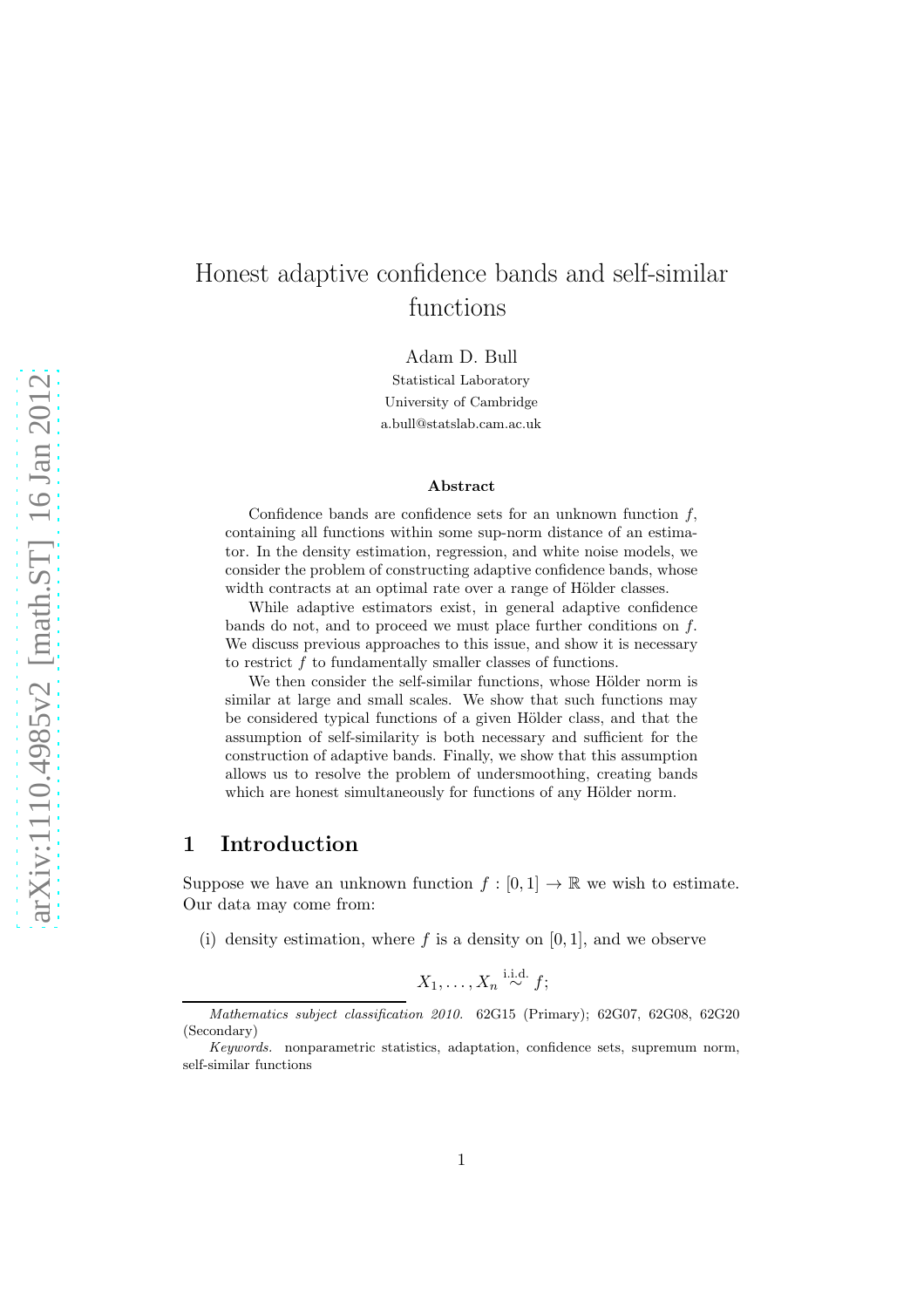(ii) fixed design regression, where we observe

$$
Y_i := f(x_i) + \varepsilon_i, \qquad \varepsilon_i \stackrel{\text{i.i.d.}}{\sim} N(0, \sigma^2),
$$

for  $x_i \coloneqq i/n, i = 1, \ldots, n;$  or

(iii) white noise, where we observe the process

$$
Y_t := \int_0^t f(s) \, ds + n^{-1/2} B_t,
$$

for a standard Brownian motion B.

The performance of an estimator  $\hat{f}_n$  depends on the smoothness of the function f. In the following, we will measure performance by the  $L^{\infty}$  loss,  $\|\hat{f}_n - f\|_{\infty}$ , where  $||f||_{\infty} := \sup_{x \in [0,1]} |f(x)|$ .  $L^{\infty}$  loss is the hardest of the  $L^p$ loss functions to estimate under, but provides intuitive risk bounds, simultaneously describing local and global performance. If the function  $f$  is known to lie in the smoothness class  $C<sup>s</sup>(M)$  of functions with s-Hölder norm at most  $M$ ,

$$
C^{s}(M) := \left\{ f \in C([0,1]) : f \text{ has } k := \lceil s \rceil - 1 \text{ derivatives,}
$$

$$
\|f\|_{\infty}, \dots, \|f^{(k)}\|_{\infty} \le M, \sup_{x,y \in [0,1]} \frac{|f^{(k)}(x) - f^{(k)}(y)|}{|x - y|^{s - k}} \le M \right\},\
$$

then the  $L^{\infty}$  minimax rate of estimation,

$$
\inf_{\hat{f}_n} \sup_{f \in C^s(M)} \mathbb{E}_f ||\hat{f}_n - f||_{\infty},
$$

decays like  $(n/\log n)^{-s/(2s+1)}$  (see [Tsybakov](#page-28-0), [2009\)](#page-28-0).

The simplest estimators attaining this rate depend on the quantities s and M, which in practise we will not know in advance. However, it is possible to estimate f adaptively: to choose an estimator  $\hat{f}_n$ , not depending on s or M, which nevertheless obtains the minimax rate over a range of classes  $C<sup>s</sup>(M)$ ,

$$
\sup_{f \in C^{s}(M)} \mathbb{E}_{f} \|\hat{f}_{n} - f\|_{\infty} = O\left((n/\log n)^{-s/(2s+1)}\right).
$$

Te[chniques for constructing such estimators include Lepskii's method \(](#page-28-1)Lepskii, [1990](#page-28-1)), wavelet thresholding [\(Donoho et al.,](#page-28-2) [1995](#page-28-2)), and model selection [\(Barron et al.](#page-27-0), [1999](#page-27-0)).

Of course, to make full use of an adaptive estimator  $\hat{f}_n$ , we must also quantify the uncertainty in our estimate. We would like to have a risk bound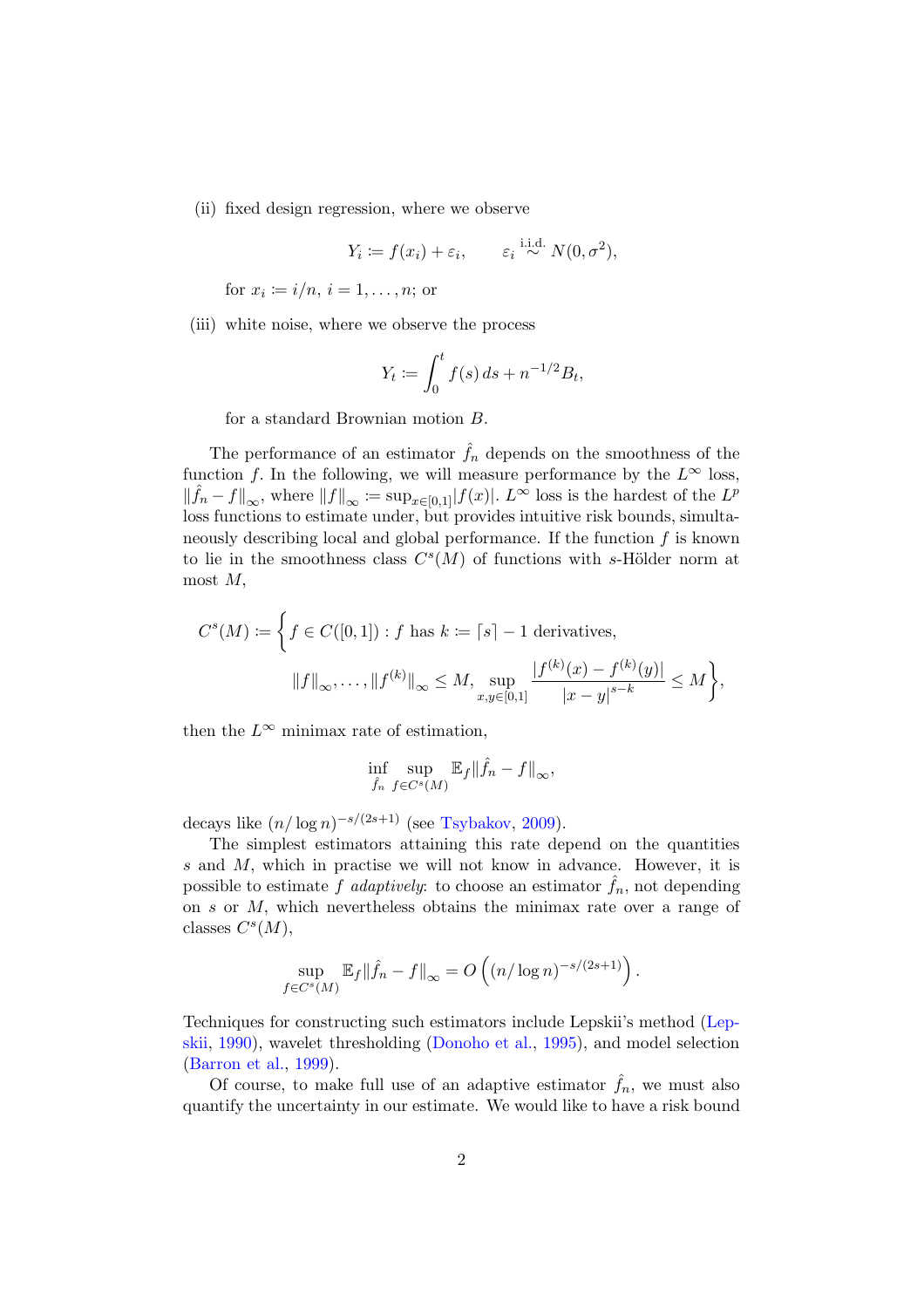$R_n$ , depending only on the data, which satisfies  $||f - \hat{f}_n||_{\infty} \leq R_n$  with high probability. Equivalently, we would like a confidence band,

<span id="page-2-3"></span>
$$
C_n := \{ f \in C([0,1]) : ||f - \hat{f}_n||_{\infty} \le R_n \},
$$
\n(1.1)

containing  $f$  with high probability. To benefit from the adaptive nature of  $\hat{f}_n$ , we would also like the radius  $R_n$  to be adaptive, decaying at a rate  $(n/\log n)^{-s/(2s+1)}$  over any class  $C^{s}(M)$ .

Unfortunately, this is impossible in general [\(Low](#page-28-3), [1997;](#page-28-3) [Cai and Low](#page-27-1), [2004](#page-27-1)). The size of an adaptive confidence band must depend on the parameters s and  $M$ , which we cannot estimate from the data: the function  $f$ may be deceptive, superficially appearing to belong to one smoothness class  $C<sup>s</sup>(M)$ , while instead belonging to a different, rougher class. If we wish to proceed, we must place further conditions on f.

Different conditions have been considered by [Picard and Tribouley](#page-28-4) [\(2000\)](#page-28-4), [Genovese and Wasserman](#page-28-5) [\(2008](#page-28-5)), Giné and Nickl [\(2010](#page-28-6)), and Hoffmann and Nickl  $(2011)$ . Of note, Giné and Nickl place a self-similarity condition on f, requiring its regularity to be similar at large and small scales; they then obtain confidence bands which contract adaptively over classes  $C<sup>s</sup>(M)$ , where  $M > 0$  is fixed. [Hoffmann and Nickl](#page-28-7) consider a weaker separation condition, which allows adaptation to finitely many classes  $C^{s_1}(M), \ldots, C^{s_k}(M)$ .

The conditio[ns in these two papers are qualitatively different. In](#page-28-7) Hoffmann and Nickl  $(2011)$ , the family of functions f under consideration at time n asymptotically contains the full model,

<span id="page-2-0"></span>
$$
\mathcal{F} := \bigcup_{i=1}^{k} C^{s_i}(M), \qquad 0 < s_1 < \dots < s_k, \, M > 0. \tag{1.2}
$$

The confidence bands constructed are thus eventually valid for all functions  $f \in \mathcal{F}$ , although the time *n* after which a band is valid depends on the unknown  $f$ . The penalty for this generality comes in the nature of the adaptive result: the bands contract at rates  $n^{-s_i/(2s_i+1)}$  for any  $f \in C^{s_i}(M)$ , but they do not attain the minimax rate  $n^{-s/(2s+1)}$  for  $f \in C^{s}(M)$ ,  $s \notin \{s_1, \ldots, s_k\}$ .

Conversely, in Giné and Nickl [\(2010\)](#page-28-6), the bands attain the rate  $n^{-s/(2s+1)}$ for any  $f \in C^{s}(M)$ ,  $s \in [s_{\min}, s_{\max}]$ . However, the family of functions considered does not, even in the limit, contain the full model,

<span id="page-2-1"></span>
$$
\mathcal{F} := \bigcup_{s=s_{\min}}^{s_{\max}} C^s(M), \qquad 0 < s_{\min} < s_{\max}, \, M > 0. \tag{1.3}
$$

Instead, some functions f must be permanently excluded from consideration.

We can describe this difference in terms of dishonest confidence sets. We say a confidence set  $C_n$  for f is honest, at level  $1 - \gamma$ , if it satisfies

<span id="page-2-2"></span>
$$
\limsup_{n} \sup_{f \in \mathcal{F}} \mathbb{P}_f(f \notin C_n) \le \gamma,
$$
\n(1.4)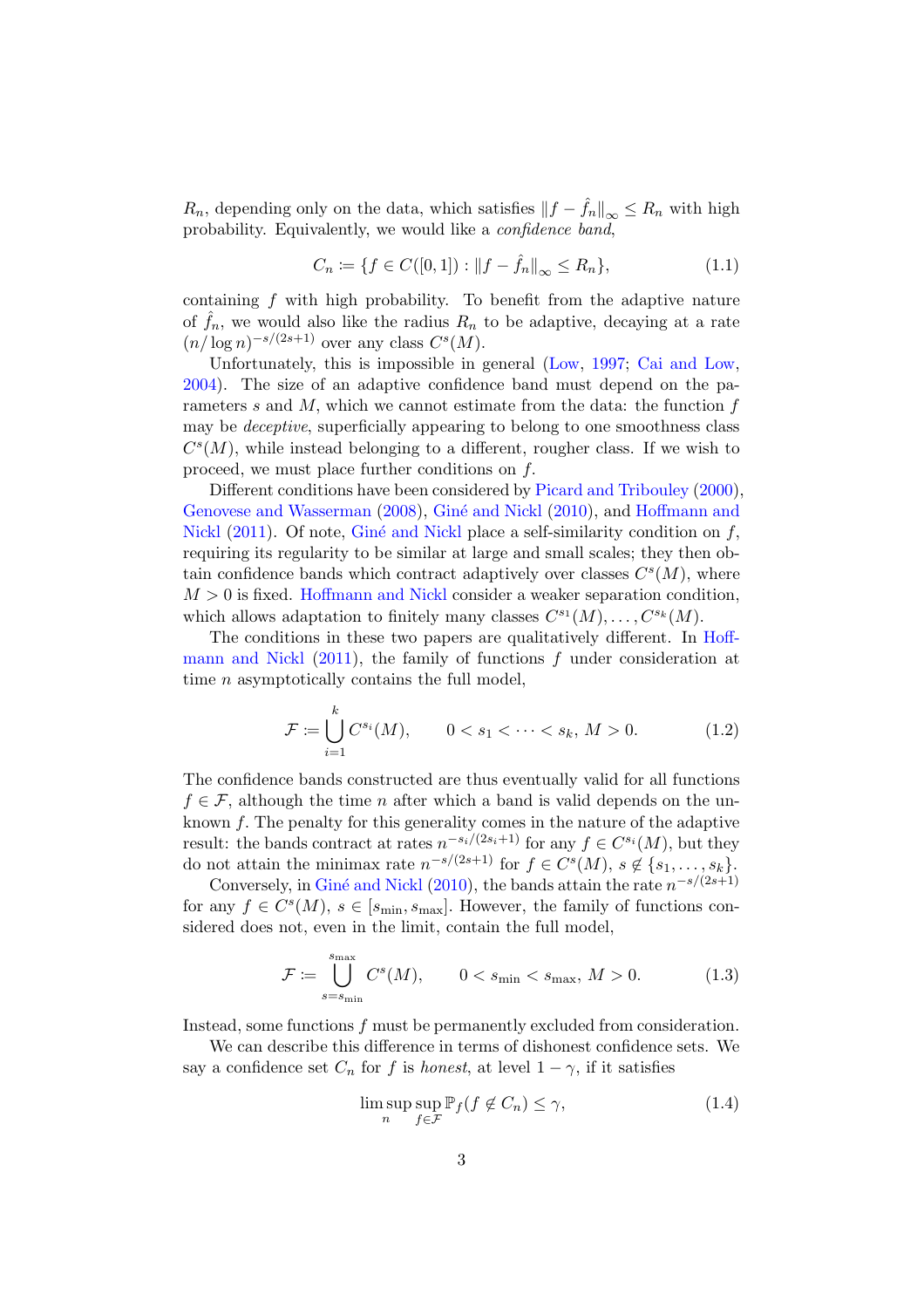where  $\mathcal F$  is the entire family of functions f [we wish to adapt to \(see](#page-28-8) Robins and van der Vaart, [2006,](#page-28-8) and references therein). Honesty is necessary to produce practical confidence sets; it ensures that there is a known time  $n$ , not depending on  $f$ , after which the level of the confidence set is not much smaller than  $1-\gamma$ . In contrast, a *dishonest* set satisfies the weaker condition

$$
\sup_{f \in \mathcal{F}} \limsup_n \mathbb{P}_f(f \notin C_n) \le \gamma.
$$

While dishonest confidence sets are not useful for inference, they can provide a useful [benchmark of nonparametric procedures. The bands in](#page-28-7) Hoffmann and Nickl [\(2011](#page-28-7)) are dishonest confidence sets for the full model [\(1.2\)](#page-2-0); those in Giné and Nickl  $(2010)$  are not, for the model  $(1.3)$ .

In the following, we will show that this distinction is intrinsic: that the problem of adapting to finitely many  $s_i$  is fundamentally different from adapting to continuous s. We will construct confidence bands which are adaptive in the model [\(1.3\)](#page-2-1), under a weaker self-similarity condition than in Giné and Nickl [\(2010\)](#page-28-6); functions satisfying this condition may be considered typical members of any class  $C<sup>s</sup>(M)$ . We will then show that our condition is as weak as possible for adaptation over  $(1.3)$ , and that no adaptive confidence band can be valid, even dishonestly, for all of [\(1.3\)](#page-2-1).

We also provide further improvements on past results. Firstly, past constructions of adaptive confidence sets under self-similarity have required sample splitting: splitting the data into two groups, one for estimating the function  $f$ , and the other for estimating its smoothness. In the construction of our bands, we will show that this procedure can be avoided, leading to smaller constants in the rate of contraction.

More importantly, in past results  $M$  is assumed known; in general, this assumption is required to obtain meaningful results. However, in practise, we will not know  $M$  in advance; we would much prefer to adapt also to the unknown Hölder norm. We would thus like a confidence band which is valid even for the model

$$
\mathcal{F} \coloneqq \bigcup_{M=0}^{\infty} \bigcup_{s=s_{\min}}^{s_{\max}} C^s(M), \qquad 0 < s_{\min} < s_{\max}.
$$

In Giné and Nickl  $(2010)$  $(2010)$ , the authors suggest the standard remedy of undersmoothing: constructing bands valid for subsets of  $C<sup>s</sup>(M<sub>n</sub>)$ , with  $M_n \to \infty$  as  $n \to \infty$ . However, doing so not only incurs a rate penalty; it also gives a dishonest band. We will instead show that, under the assumption of self-similarity necessary for adaptation, we can perform honest inference without an a priori bound on M.

We would therefore like to construct a confidence band for  $f \in C<sup>s</sup>(M)$ , which:

(i) is adaptive;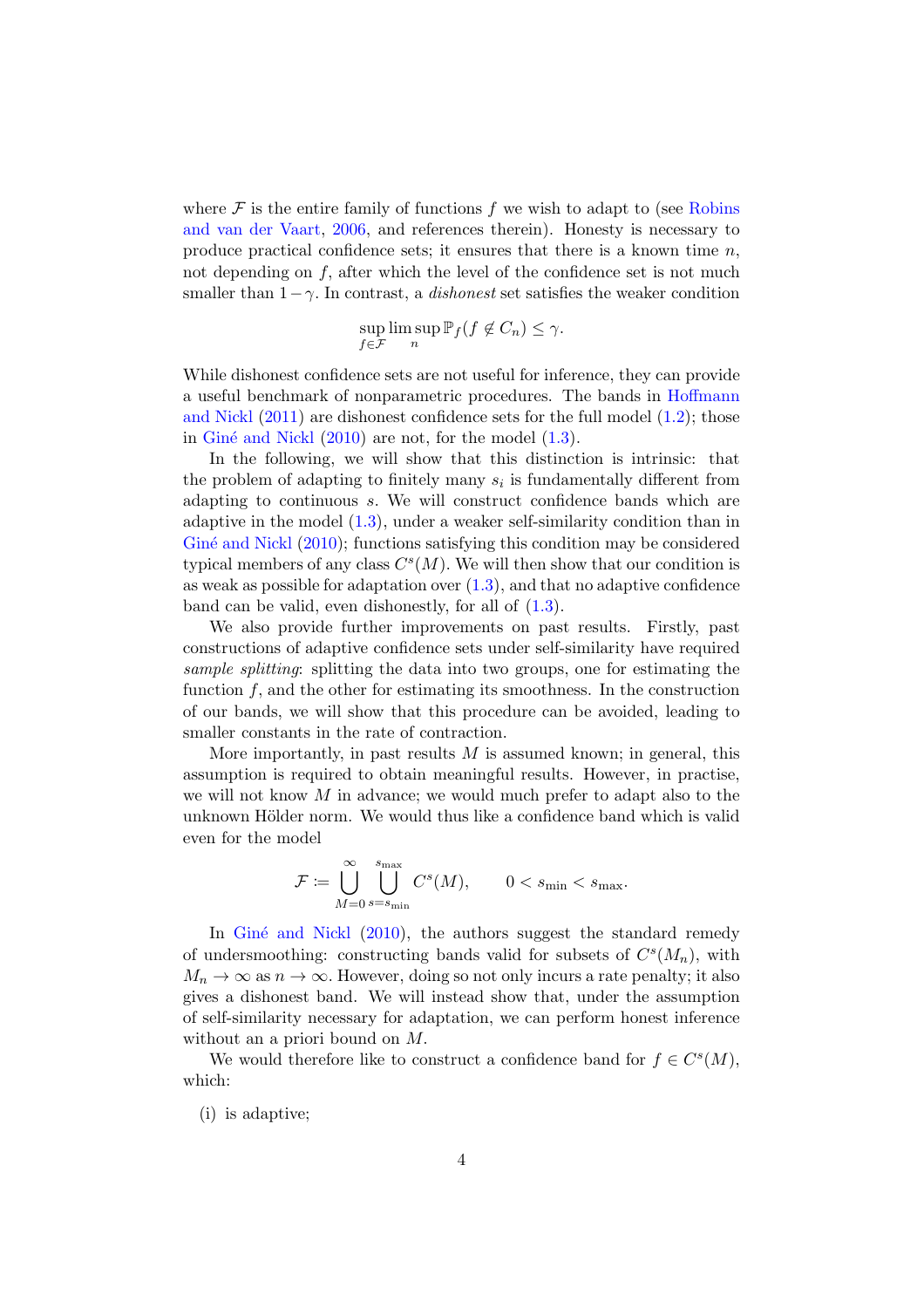- (ii) makes assumptions on f as weak as possible; and
- (iii) is honest simultaneously for a range of s, and all  $M > 0$ .

Confidence sets  $C_n$  in the literature are often constructed to be asymptotically exact, satisfying

$$
\sup_{f \in \mathcal{F}} |\mathbb{P}_f(f \notin C_n) - \gamma| \to 0
$$

as  $n \to \infty$ . We will show that, using an undersmoothed estimator, we can construct an exact confidence band, satisfying conditions (ii) and (iii), which is rate-adaptive up to a logarithmic factor.

We will argue, however, that in this case exactness may be undesirable. Instead, we will construct an *inexact* confidence band, satisfying only  $(1.4)$ ; while we no longer know the exact level of our confidence band, this level is guaranteed to be at least  $1 - \gamma$ . Our inexact band is centred at an adaptive Lepskii-type estimator, is asymptotically smaller, more likely to contain the function f, and satisfies all three conditions  $(i)$ – $(iii)$ .

As our bands cannot rely on a known (or unknown) bound on the Hölder norm M, their construction differs significantly from those given previously in the literature. We likewise describe new approaches to undersmoothing, and to linking the white noise model with density estimation and regression. In each case, rather than assuming  $M$  is bounded, we must make fundamental use of the self-similarity property of our functions f.

Our bands thus depend on self-similarity parameters  $\varepsilon$  and  $\rho$ , which determine the functions  $f$  to be excluded. In this sense, they are no different than any other technique, whether fixing a class  $C<sup>s</sup>(M)$  in advance, or using one of the methods discussed previously. (The bands in Giné and Nickl, [2010](#page-28-6), do not require a choice of parameters to construct, but they are honest only over families  $\mathcal F$  which do; using them in practise would thus involve an implicit choice of parameters.) The advantage in our bands is that, while we must still exclude some functions  $f$ , we do so only where necessary for adaptation.

The parameters  $\varepsilon$  and  $\rho$  may in practise be set by domain-specific knowledge, or by convention, as is common with the confidence level  $1-\gamma = 95\%$ . Whether this is suitable for practical inference is a matter for further study. We leave the reader, however, with the words of Box: "all models are wrong, but some are useful."

In [Section 2,](#page-4-0) we describe our self-similarity condition, and in [Section 3,](#page-7-0) we state our main results. We provide proofs in Appendices [A](#page-11-0)[–D.](#page-23-0)

### <span id="page-4-0"></span>2 Self-similar functions

To state our results, we must first define our self-similarity condition. We will need a wavelet basis of  $L^2([0,1])$ ; for an introduction to wavelets, and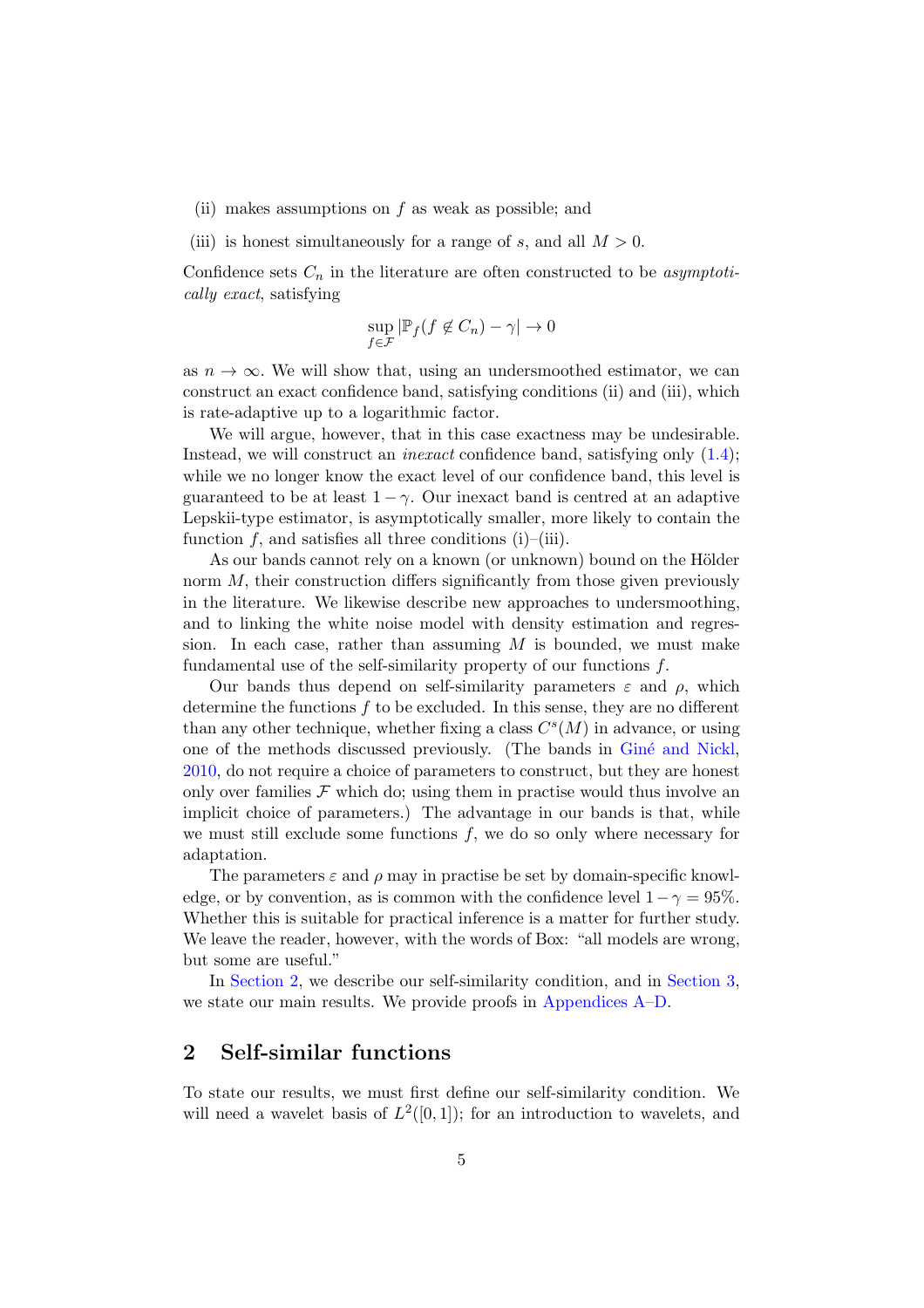their role in statistical applications, see Härdle et al., [1998](#page-28-9). We begin with  $\varphi$  and  $\psi$ , the scaling function and wavelet of an orthonormal multiresolution analysis on  $L^2(\mathbb{R})$ . We make the following assumptions on  $\varphi$  and  $\psi$ , which are satisfied, for example, by Daubechies wavelets and symlets, with  $N \geq 6$ vanishing moments [\(Daubechies](#page-28-10), [1992,](#page-28-10) §6.1; [Rioul,](#page-28-11) [1992](#page-28-11), §14).

#### Assumption 2.1.

- (i) For  $K \in \mathbb{N}$ ,  $\varphi$  and  $\psi$  are supported on the interval  $[1 K, K]$ .
- (ii) For  $N \in \mathbb{N}$ ,  $\psi$  has N vanishing moments:

$$
\int_{\mathbb{R}} x^i \psi(x) dx = 0, \qquad i = 0, \dots, N - 1.
$$

(iii)  $\varphi$  is twice continuously differentiable.

Using the construction of [Cohen et al.](#page-28-12) [\(1993](#page-28-12)), we can then generate an orthonormal wavelet basis of  $L^2([0,1])$ , with basis functions

$$
\varphi_{j_0,k}, \quad k=0,\ldots, 2^{j_0}-1,
$$

and

$$
\psi_{j,k}, \quad j > j_0, k = 0, \ldots, 2^j - 1,
$$

for some suitable lower resolution level  $j_0 > 0$ . (See also [Chyzak et al.](#page-27-2), [2001.](#page-27-2)) For  $k \in [N, 2^j - N)$ , the basis functions are given by scalings of  $\varphi$  and  $\psi$ ,

$$
\varphi_{j_0,k}(x) \coloneqq 2^{j_0/2} \varphi(2^{j_0}x - k), \qquad \psi_{j,k} \coloneqq 2^{j/2} \psi(2^j x - k).
$$

For other values of  $k$ , the basis functions are specially constructed, so as to form an orthonormal basis of  $L^2([0,1])$ , with desired smoothness properties.

Using this wavelet basis, we may proceed to define the spaces  $C^s$  over which we wish to adapt. Given a function  $f \in L^2([0,1]),$ 

$$
f = \sum_{k} \alpha_k \varphi_{j_0,k} + \sum_{j>j_0} \sum_{k} \beta_{j,k} \psi_{j,k},
$$

for  $s \in (0, N)$ , define the  $C<sup>s</sup>$  norm of  $f$  by

$$
||f||_{C^s} := \max \left( \sup_k |\alpha_k|, \sup_{j,k} 2^{j(s+1/2)} |\beta_{j,k}| \right).
$$

Define the spaces

$$
C^s := \{ f \in L^2([0,1]) : ||f||_{C^s} < \infty \},\
$$

and for  $M > 0$ ,

$$
C^{s}(M) := \{ f \in L^{2}([0,1]) : ||f||_{C^{s}} \leq M \}.
$$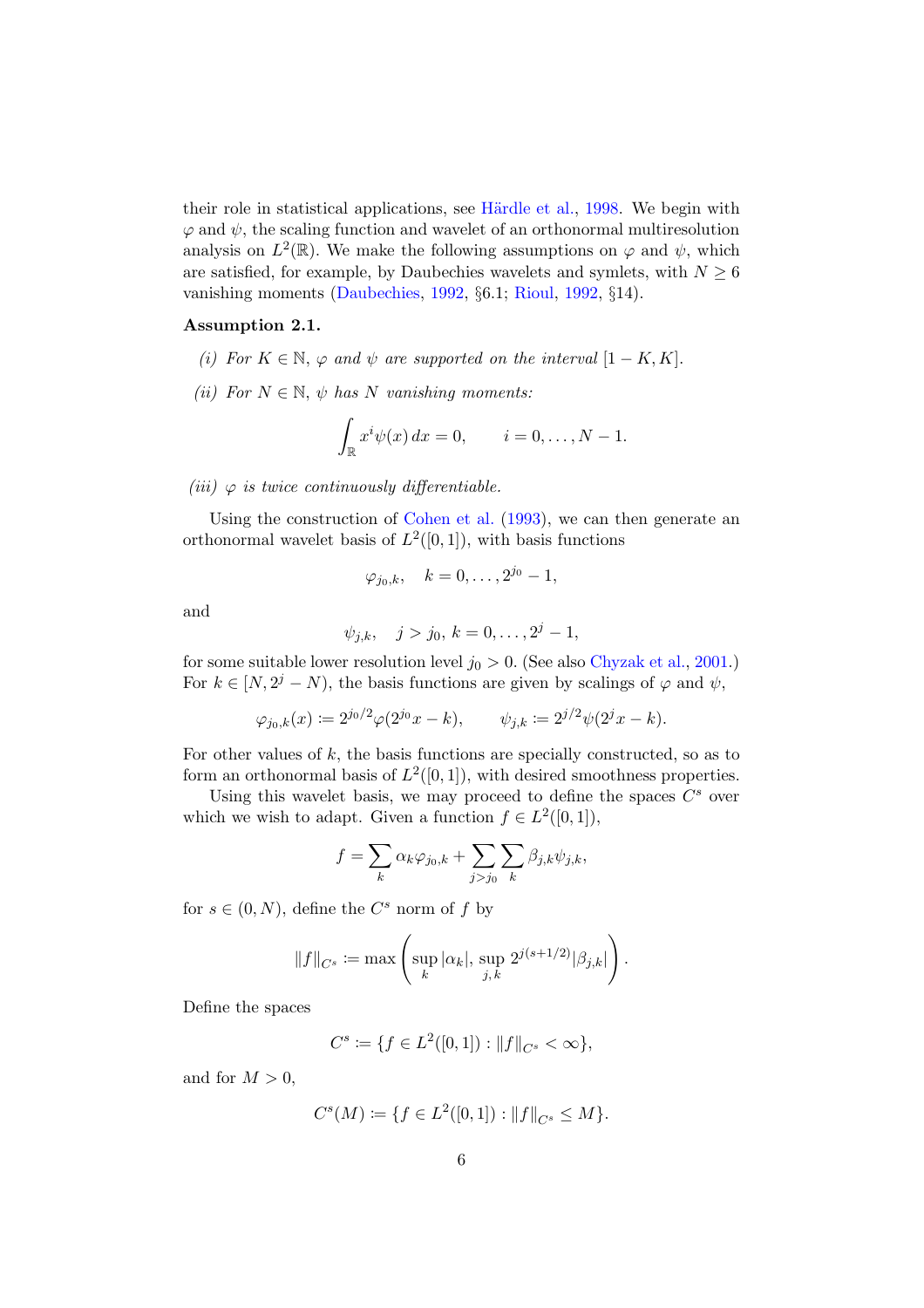For  $s \notin \mathbb{N}$ , these spaces are equivalent to the classical Hölder spaces; for  $s \in \mathbb{N}$ , they are equivalent to the Zygmund spaces, which continuously extend the Hölder spaces [\(Cohen et al.,](#page-28-12)  $1993, §4$  $1993, §4$ ). In either case, we may therefore take this to be our definition of  $C^s$  in the following.

We are now ready to state our self-similarity condition. Denote the wavelet series of f, for resolution levels i to j,  $i > j_0$ , by

$$
f_{i,j} := \sum_{l=i}^j \sum_k \beta_{l,k} \psi_{l,k},
$$

and for  $i = j_0$ , by

$$
f_{j_0,j} := \sum_k \alpha_k \varphi_{j_0,k} + f_{j_0+1,j}.
$$

Fix some  $s_{\text{max}} \in (0, N)$ ; for  $s \in (0, s_{\text{max}})$ ,  $M > 0$ ,  $\varepsilon \in (0, 1)$ , and  $\rho \in \mathbb{N}$ , we will say a function  $f \in C^{s}(M)$  is self-similar, if

<span id="page-6-0"></span>
$$
||f_{j,\rho j}||_{C^s} \ge \varepsilon M \ \forall \ j \ge j_0. \tag{2.1}
$$

If  $s = s_{\text{max}}$ , we will instead require  $(2.1)$  only for  $j = j_0$ . Denote the set of self-similar  $f \in C^{s}(M)$  by  $C_0^{s}(M, \varepsilon, \rho)$ ; for fixed  $\varepsilon$ ,  $\rho$ , we will denote this set simply as  $C_0^s(M)$ .

The above condition ensures that the regularity of  $f$  is similar at small and large scales, and will be shown to be necessary to perform adaptive inference. To bound the bias of an adaptive estimator  $f_n$ , we need to know the regularity of  $f$  at small scales, which we cannot observe. If  $f$  is selfsimilar, however, we can infer this regularity from the behaviour of  $f$  at large scales, which we can observe.

Similar conditions have been considered by previous authors, in the context of turbulence by [Frisch and Parisi](#page-28-13) [\(1985\)](#page-28-13) and [Jaffard](#page-28-14) [\(2000\)](#page-28-14), and more recentlyi[n statistical applications by](#page-28-6) [Picard and Tribouley](#page-28-4) [\(2000](#page-28-4)) and Giné and Nickl  $(2010)$  $(2010)$ . We can show that condition  $(2.1)$  is weaker than the con-dition in Giné and Nickl; we will see in [Section 3](#page-7-0) that it is, in a sense, as weak as possible.

<span id="page-6-2"></span>**Proposition 2.2.** Given  $s_{\text{min}} \in (0, s_{\text{max}}], b > 0, 0 < b_1 \leq b_2, and j_1 \geq j_0$ there exist  $M > 0$ ,  $\varepsilon \in (0, 1)$ , and  $\rho \in \mathbb{N}$  such that, for any  $s \in [s_{\min}, s_{\max}]$ , the condition

<span id="page-6-1"></span>
$$
f \in C^s \cap C^{s_{\min}}(b), \qquad b_1 2^{-js} \le ||f_{j+1,\infty}||_{\infty} \le b_2 2^{-js} \ \forall \ j \ge j_1,
$$
 (2.2)

implies  $f \in C_0^s(M,\varepsilon,\rho)$ . Conversely, given  $s \in (0, s_{\text{max}}], M > 0, \varepsilon \in (0,1),$ and  $\rho > 1$ , there exist  $f \in C_0^s(M, \varepsilon, \rho)$  which do not satisfy the above condition, for any  $s_{\min} \in (0, s], b > 0, 0 < b_1 \leq b_2$ , and  $j_1 \geq j_0$ .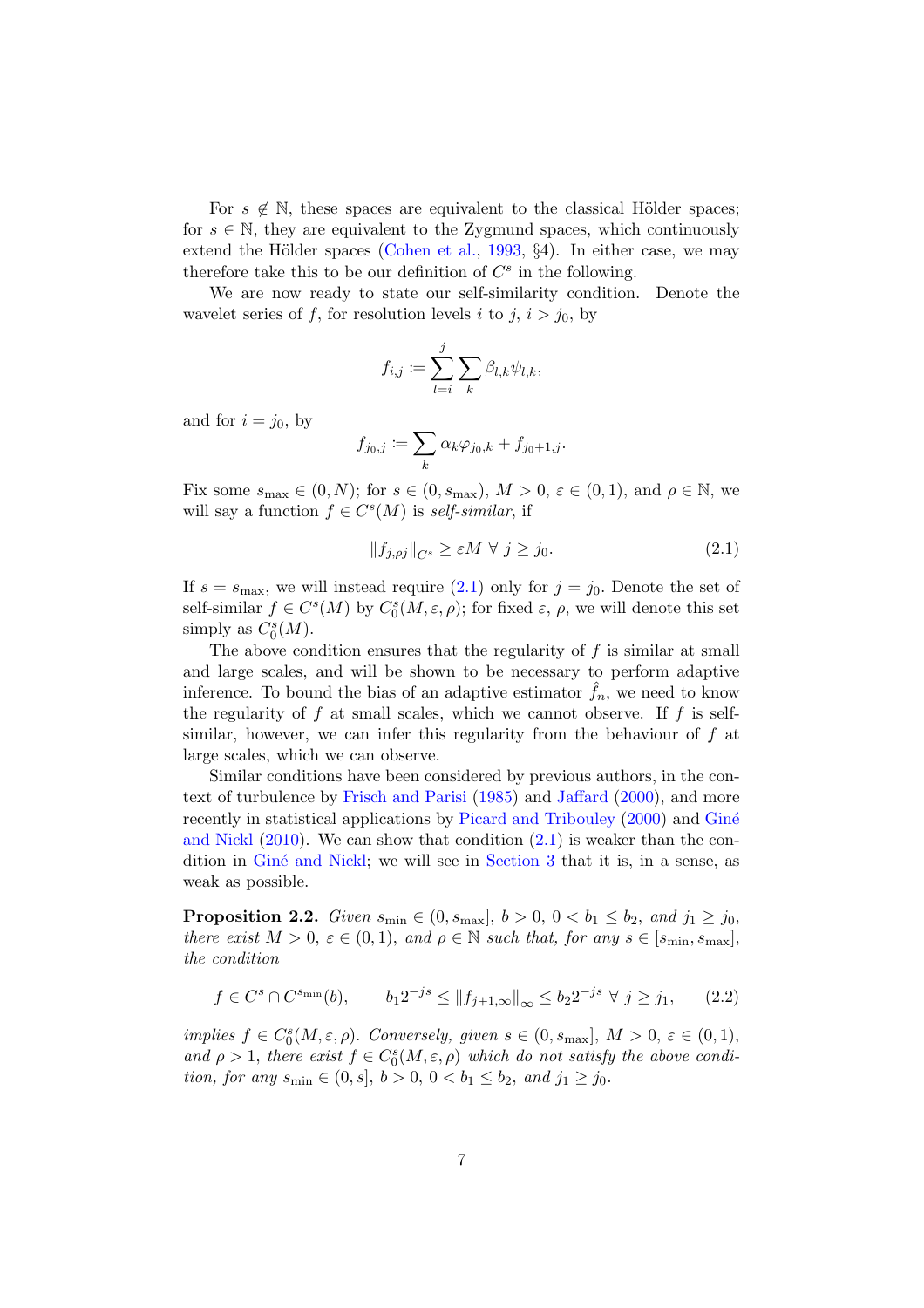In fact, we can show that self-similarity is a generic property: that the set  $\mathcal D$  of self-dissimilar functions, which for some s never satisfy  $(2.1)$ , is in more than one sense negligible. Firstly, we can show that  $\mathcal D$  is nowhere dense: the self-dissimilar functions cannot approximate any open set in  $C<sup>s</sup>(M)$ . In particular, this means that  $\mathcal D$  is meagre. Secondly, we can show that  $\mathcal D$  is a null set, for a natural probability measure  $\pi$  on  $C<sup>s</sup>(M)$ . We thus have that  $\pi$ -almost-every function in  $C<sup>s</sup>(M)$  is self-similar.

**Proposition 2.3.** For  $s \in (0, s_{\text{max}}]$  and  $M > 0$ , define

$$
\mathcal{D}:=C^s(M)\setminus\bigcup_{\varepsilon\in (0,1),\, \rho\in\mathbb{N}}C^s_0(M,\varepsilon,\rho).
$$

Further define a probability measure  $\pi$  on  $f \in C^{s}(M)$ , with f having independently distributed wavelet coefficients,

 $\alpha_k \sim M 2^{-j_0(s+1/2)} U([-1,1]), \qquad \beta_{j,k} \sim M 2^{-j(s+1/2)} U([-1,1]).$ 

Then:

- (i)  $D$  is nowhere dense in the norm topology of  $C^{s}(M)$ ; and
- (*ii*)  $\pi(\mathcal{D}) = 0$ .

[These results are given for the self-similarity condition](#page-28-6)  $(2.2)$  [in](#page-28-6) Gine and Nickl [\(2010](#page-28-6), §3.5), and [Hoffmann and Nickl](#page-28-7) [\(2011,](#page-28-7) §2.5); as a consequence of [Proposition 2.2,](#page-6-2) they hold for our condition  $(2.1)$  also. We conclude that the self-similar functions may be considered typical members of any class  $C<sup>s</sup>(M)$ .

### <span id="page-7-0"></span>3 Self-similarity and adaptation

We are now ready to state our main results. First, however, we will require an additional assumption on our wavelet basis, allowing us to precisely control the variance of our estimators. This assumption is verified for Battle-Lemarie wavelets in Gine et al.  $(2011)$  $(2011)$ ; for compactly supported wavelets, the assumption is difficult to verify analytically, but can be tested with provably good numerical approximations. In [Bull](#page-27-3) [\(2011,](#page-27-3) §3), the assumption is shown to hold for Daubechies wavelets and symlets, with  $N = 6, \ldots, 20$  vanishing moments. Larger values of  $N$ , and other wavelet bases, can be easily checked, and the assumption is conjectured to hold also in those cases.

<span id="page-7-1"></span>Assumption 3.1. The 1-periodic function

$$
\sigma^2_\varphi(t)\coloneqq \sum_{k\in\mathbb{Z}}\varphi(t-k)^2
$$

attains its maximum  $\overline{\sigma}_{\varphi}^2$  at a unique point  $t_0 \in [0,1)$ , and  $(\sigma_{\varphi}^2)''(t_0) < 0$ .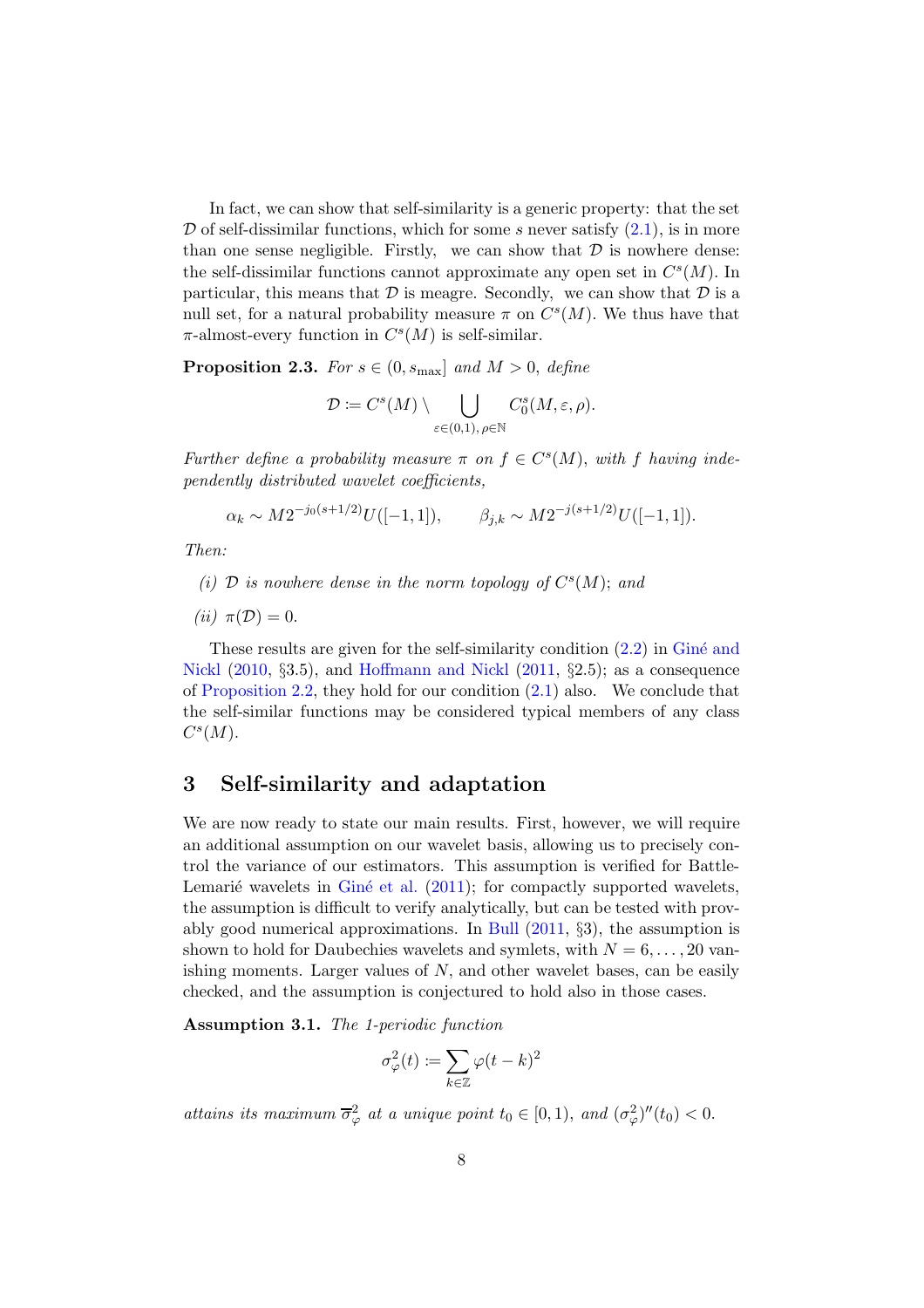We may now construct a confidence band which, under self-similarity, is exact, honest for all  $M > 0$ , and contracts at a near-optimal rate. We centre the band at an undersmoothed estimate of  $f$ : an estimate slightly rougher than optimal, chosen so that the known variance dominates the unknown bias (as in [Hall,](#page-28-16) [1992,](#page-28-16) for example). This allows us to construct an asymptotically exact confidence band, although the larger variance leads to a logarithmic rate penalty. We state our results for the white noise model, which serves as an idealisation of density estimation and regression; we will return later to consequences for the other models.

<span id="page-8-0"></span>**Theorem 3.2.** In the white noise model, fix  $0 < \gamma < 1$ , s<sub>min</sub>  $\in (0, s_{\text{max}}]$ , and set

$$
r_n(s) \coloneqq (n/\log n)^{-s/(2s+1)} \log n, \qquad \mathcal{F} \coloneqq \bigcup_{s \in [s_{\min}, s_{\max}], M > 0} C_0^s(M).
$$

There exists a confidence band  $C_n^{ex} := C_n^{ex}(\gamma, s_{\min}, s_{\max}, \varepsilon, \rho)$  as in [\(1.1\)](#page-2-3), with radius  $R_n^{ex}$ , satisfying:

- (*i*)  $\sup_{f \in \mathcal{F}} |\mathbb{P}(f \notin C_n^{ex}) \gamma| \to 0;$  and
- (ii) for a fixed constant  $L > 0$ , and any  $s \in [s_{\min}, s_{\max}]$ ,  $M > 0$ ,

$$
\sup_{f \in C_0^s(M)} \mathbb{P}_f \left( R_n^{ex} > LM^{1/(2s+1)} r_n(s) \right) \to 0.
$$

We can do better by dropping the requirement of exactness. Intuitively, we may feel that an exact band should be preferable: given an inexact band, surely we can modify it to produce something more accurate? In fact, this is not necessarily the case. Consider a simplified statistical model, where we wish to identify a parameter  $\theta \in \mathbb{R}$ , and have the luxury of observing data  $X = \theta$ . The optimal confidence set for  $\theta$  is thus  $\{X\}$ , but this set is not exact at the 95% level. We can produce an exact set by adding noise: if  $Z \sim N(0, 1)$ , the confidence set

$$
\{x \in \mathbb{R} : |X + Z - x| \le \Phi^{-1}(0.975)\}
$$

is exact at the 95% level. It is also clearly inferior. The perfect, inexact set is preferable to the imperfect, exact one.

The situation is similar in nonparametrics. We can undersmooth, adding noise to produce an exact band, but in doing so we make our band both asymptotically larger, and less likely to contain the function  $f$ . In practise, this is clearly undesirable. Instead, we will give one of the main results of this paper: we will provide an inexact band, centred at an adaptive Lepskiitype estimator, which under self-similarity is honest over a larger family of functions, and exact rate-adaptive with respect to s and M.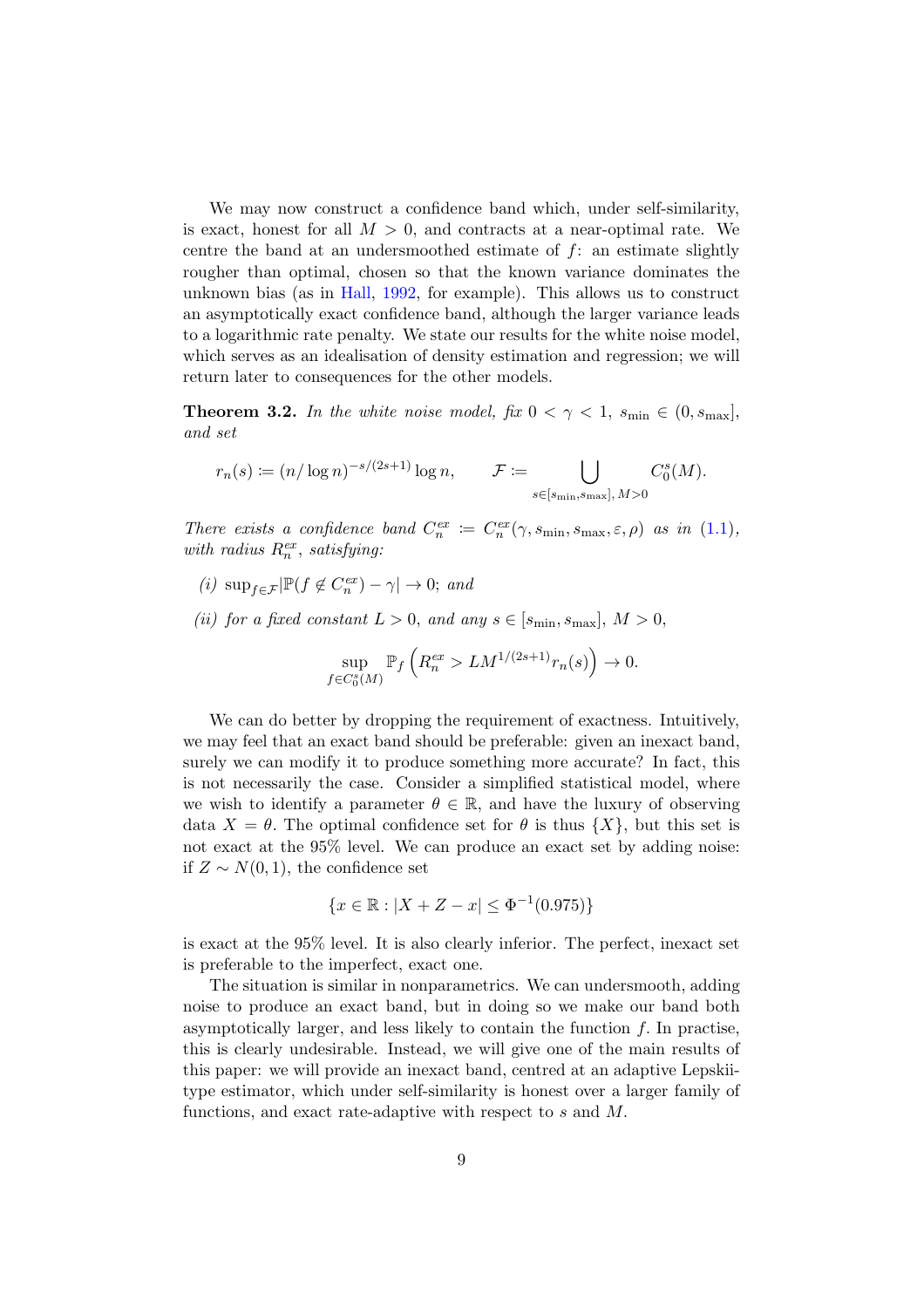<span id="page-9-0"></span>**Theorem 3.3.** In the white noise model, fix  $0 < \gamma < 1$ , and set

$$
r_n(s)\coloneqq (n/\log n)^{-s/(2s+1)},\qquad \mathcal{F}\coloneqq \bigcup_{s\in (0,s_{\max}],M>0} C_0^s(M).
$$

There exists a confidence band  $C_n^{ad} := C_n^{ad}(\gamma, s_{\text{max}}, \varepsilon, \rho)$  as in [\(1.1\)](#page-2-3), with  $radius R_n^{ad}, satisfying:$ 

- (*i*)  $\limsup_n \sup_{f \in \mathcal{F}} \mathbb{P}(f \notin C_n^{ad}) \leq \gamma$ ; and
- (ii) for a fixed constant  $L > 0$ , and any  $s \in (0, s_{\text{max}}], M > 0$ ,

$$
\sup_{f \in C_0^s(M)} \mathbb{P}_f \left( R_n^{ad} > \frac{LM^{1/(2s+1)}}{2^s - 1} r_n(s) \right) \to 0.
$$

The constant in the above rate contains an extra  $1/(2<sup>s</sup> - 1)$  term, which is present to allow for s tending to 0. Note that if, as before, we restrict to  $s \geq s_{\text{min}} > 0$ , we may then fold this term into the constant L, producing a rate of the same form as in [Theorem 3.2.](#page-8-0)

As is standard, the rates adapt only to smoothnesses  $s \leq s_{\text{max}}$ ; if f is smoother than our wavelet basis, we cannot reliably detect this from the wavelet coefficients. However, our self-similarity condition  $(2.1)$  is weaker when  $s = s_{\text{max}}$ , and the class  $C_0^{s_{\text{max}}}(M)$  contains many smoother functions f; in this case we obtain the rate of contraction optimal for  $C^{s_{\text{max}}}(M)$ .

[Theorem 3.3](#page-9-0) is, in more than one sense, maximal. Firstly, we can verify that the minimax rate of estimation over  $C_0^s(M)$  is the same as over  $C<sup>s</sup>(M)$ . Since any adaptive confidence band must be centred at an adaptive estimator, we may conclude that the above results are indeed optimal.

<span id="page-9-1"></span>**Theorem 3.4.** In the white noise model, fix  $0 < \gamma < \frac{1}{2}$ ,  $s \in (0, s_{\text{max}}]$ ,  $M > 0$ . An estimator  $\hat{f}_n$  cannot satisfy

$$
\limsup_{n} \sup_{f \in C_0^s(M)} \mathbb{P}_f \left( \|\hat{f}_n - f\|_{\infty} \ge r_n \right) \le \gamma,
$$

for any rate  $r_n = o\left((n/\log n)^{-s/(2s+1)}\right)$ .

Secondly, we can show that the self-similarity condition  $(2.1)$  is, in a sense, as weak as possible. In  $(2.1)$ , the function f is required to have significant wavelet coefficients on resolution levels  $j$  growing at most geometrically. If we relax this assumption even slightly, allowing the significant coefficients to occur less often, then adaptive inference is impossible.

For  $s \in (0, s_{\max})$ ,  $M > 0$ , denote by  $C_1^s(M)$  the set of  $f \in C^s(M)$ satisfying the slightly weaker self-similarity condition,

$$
||f_{j,\rho_jj}||_{C^s}\geq\varepsilon M\,\,\forall\,\,j\geq j_0,
$$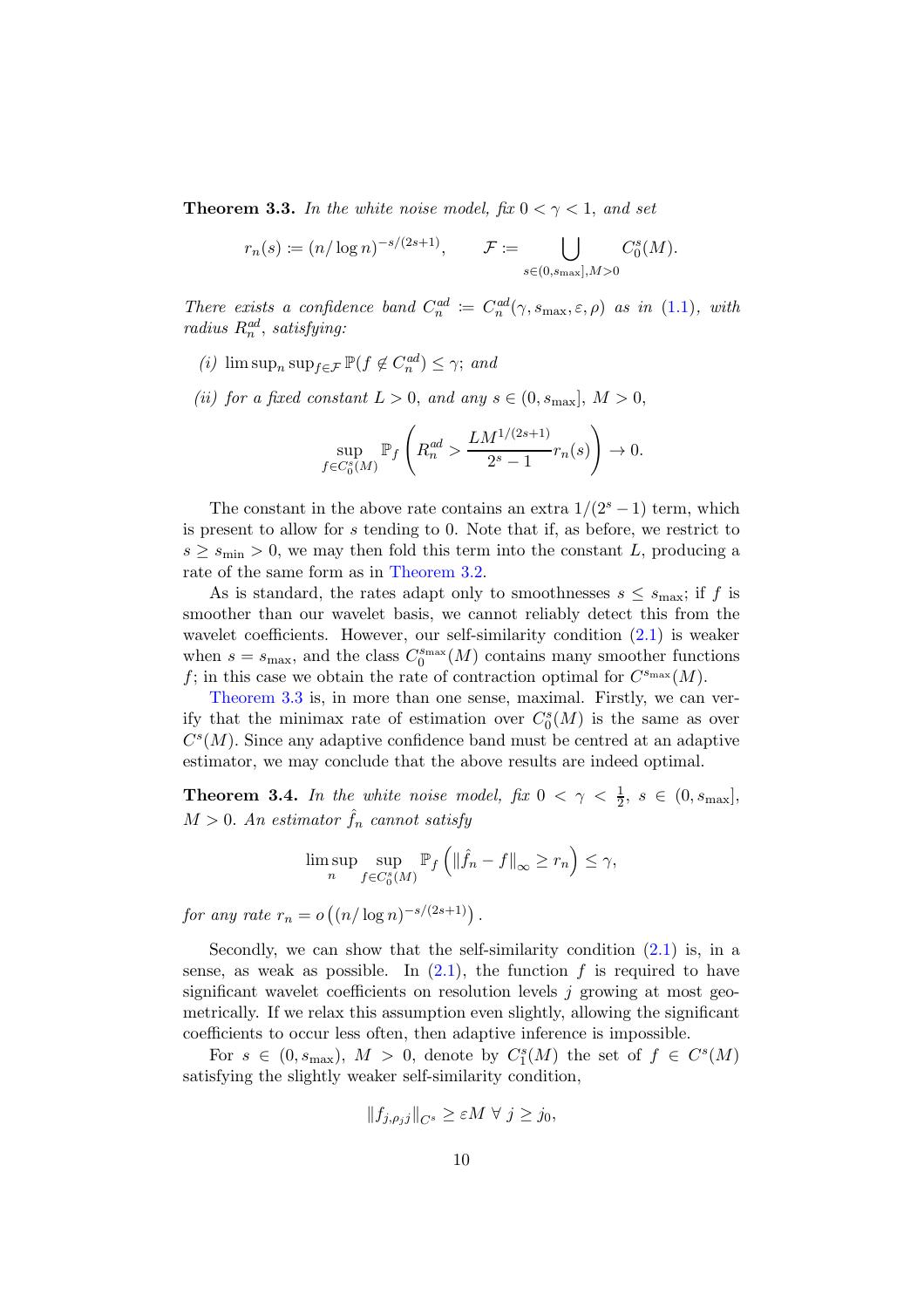for fixed  $\varepsilon > 0$ , and  $\rho_j \in \mathbb{N}$ ,  $\rho_j \to \infty$ . Even allowing dishonesty, and with known bound  $M$  on the Hölder norm, we cannot construct a confidence band which adapts to classes  $C_1^s(M)$ .

<span id="page-10-1"></span>**Theorem 3.5.** In the white noise model, fix  $0 < \gamma < \frac{1}{2}$ ,  $0 < s_{\min} < s_{\max}$ , and  $M > 0$ . Set

$$
r_n(s) \coloneqq (n/\log n)^{-s/(2s+1)}, \qquad \mathcal{F} \coloneqq \bigcup_{s \in (s_{\min}, s_{\max})} C_1^s(M).
$$

A confidence band  $C_n$ , with radius  $R_n$ , cannot satisfy:

- (i)  $\limsup_n \mathbb{P}_f (f \notin C_n) \leq \gamma$ , for all  $f \in \mathcal{F}$ ; and
- (ii)  $R_n = O_p(r_n(s))$  under  $\mathbb{P}_f$ , for all  $f \in C_1^s(M)$ ,  $s \in (s_{\min}, s_{\max})$ .

As a consequence, we firstly cannot adapt to the full classes  $C<sup>s</sup>(M)$ . More importantly, we cannot, as in [Hoffmann and Nickl](#page-28-7) [\(2011](#page-28-7)), obtain adaptation merely by removing elements of the classes  $C<sup>s</sup>(M)$  which are asymptotically negligible. In order to construct adaptive bands, we must fully exclude some functions f from consideration, and this remains true even when  $M$  is known.

The difference between these problems lies in the accuracy to which we must estimate s. To distinguish between finitely many classes, we need to know s only up to a constant; to adapt to a continuum of smoothness, we must know it with error shrinking like  $1/\log n$ . The finite-class problem is in this sense more like the  $L^2$  adaptation problem studied in [Bull and Nickl](#page-27-4) [\(2011\)](#page-27-4); the distinctive nature of the  $L^{\infty}$  adaptation problem is revealed only when requiring adaptation to continuous s.

While the above theorems are stated for the white noise model, we can prove similar results for density estimation and regression. The following theorem gives a construction of adaptive bands in these models; other results can be proved, for example, as in [Gin´e and Nickl](#page-28-6) [\(2010\)](#page-28-6), and [Bull and Nickl](#page-27-4)  $(2011).$  $(2011).$ 

<span id="page-10-0"></span>**Theorem 3.6.** In the density estimation model, let  $s_{\min} \in (0, s_{\max}]$ , or in the regression model,  $s_{\min} \in [\frac{1}{2}]$  $\frac{1}{2}$ , s<sub>max</sub>]. In either model, the statement of [Theorem 3.3](#page-9-0) remains true, for the family

$$
\mathcal{F} \coloneqq \bigcup_{s \in [s_{\min}, s_{\max}], M > 0} C_0^s(M),
$$

and with constants  $L, L'$  depending on s and M.

### Acknowledgements

We would like to thank Richard Nickl for his valuable comments and suggestions.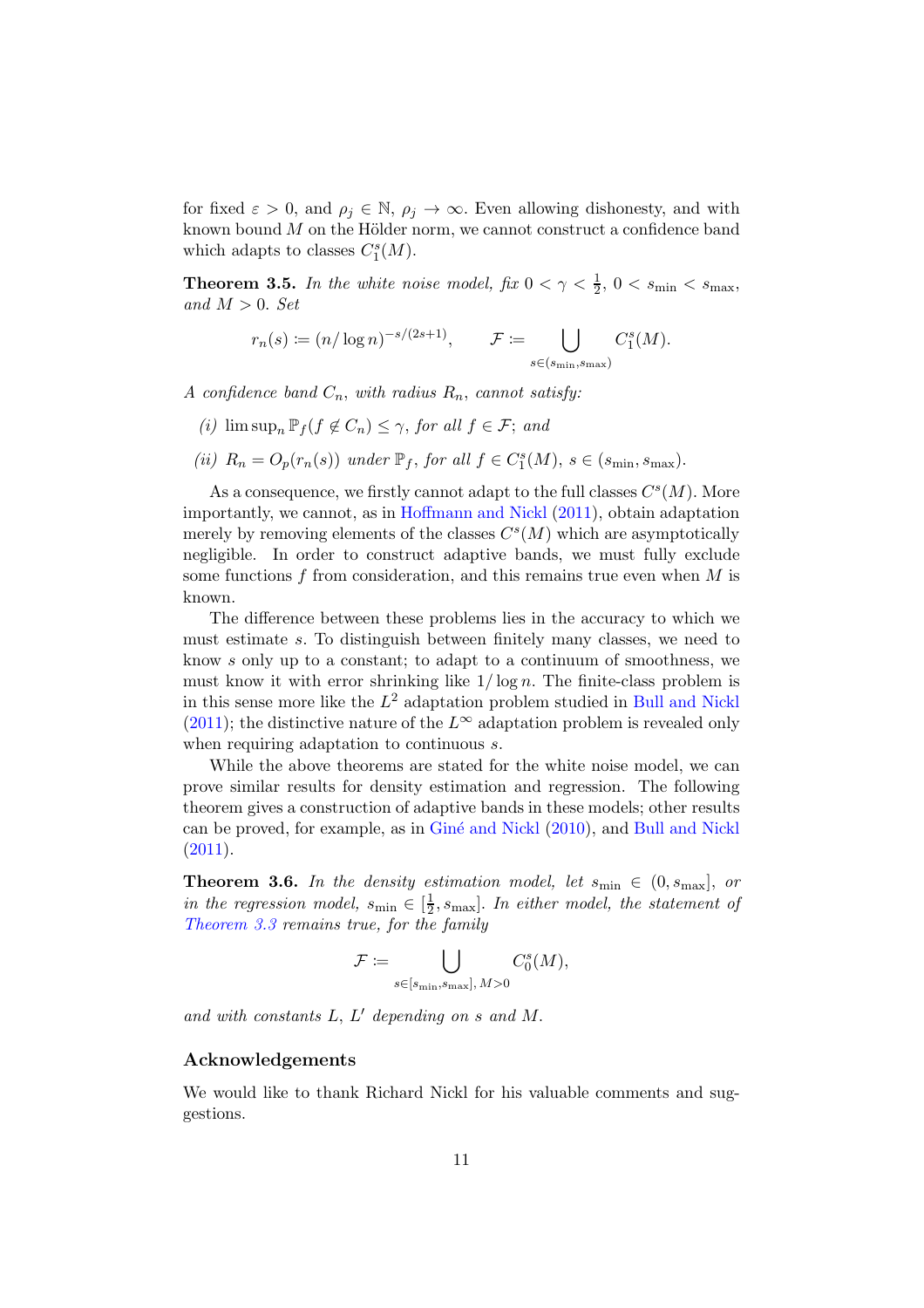### <span id="page-11-0"></span>A Results on self-similarity

We begin by establishing that our self-similarity condition  $(2.1)$  is weaker than  $(2.2)$ , the condition in Giné and Nickl  $(2010)$  $(2010)$ .

*Proof of [Proposition 2.2.](#page-6-2)* We first consider the case  $s < s_{\text{max}}$ . Given  $(2.2)$ , for  $j > j_1, k \in [N, 2^j - N)$ , we obtain

$$
|\beta_{j,k}| = |\langle f_{j,\infty}, \psi_{j,k} \rangle| \le ||f_{j,\infty}||_{\infty} ||\psi_{j,k}||_1 \le b_2 ||\psi||_1 2^{-j(s+1/2)},
$$

and similar bounds for  $k \in [0, N) \cup [2^j - N, 2^j)$ . We thus conclude  $f \in C<sup>s</sup>(M)$ , for a constant  $M > 0$ .

We will choose  $\varepsilon \in (0,1)$  small,  $\rho \in \mathbb{N}$  large, so that  $\rho j_0 \geq j_1$ , and

$$
C := M(\varepsilon + 2^{-(\rho j_0 - j_1)s})
$$

is small. If  $f \notin C_0^s(M)$ , we have  $j_2 \geq j_0$  such that

$$
|\beta_{j,k}| < \varepsilon M 2^{-j(s+1/2)},
$$

for all  $j \in [j_2, \rho j_2]$ ,  $k \in [0, 2^j)$ . Let  $j_3 := \max(j_1, j_2)$ . Then

$$
||f_{j_3+1,\infty}||_{\infty} \lesssim M \left( \sum_{j=j_3+1}^{j_2} \varepsilon 2^{-js} + \sum_{j=\rho j_2+1}^{\infty} 2^{-js} \right)
$$
  

$$
\lesssim M \left( \varepsilon 2^{-j_3s} + 2^{-\rho j_2s} \right) \lesssim C 2^{-j_3s},
$$

contradicting [\(2.2\)](#page-6-1) for C small. Thus, given (2.2), we have  $M$ ,  $\varepsilon$ , and  $\rho$  for which  $f \in C_0<sup>s</sup>(M)$ .

Conversely, given  $s \in (0, s_{\text{max}}], M > 0, \varepsilon \in (0, 1), \text{ and } \rho > 1, \text{ for } i \in \mathbb{N}$ set  $j_i \coloneqq \rho^i j_0$ , and consider the function

$$
f \coloneqq \sum_{i=1}^\infty M 2^{-j_i(s+1/2)} \psi_{j_i,2^{j_i-1}}
$$

in  $C_0<sup>s</sup>(M)$ . We have

$$
||f_{j_n+1,\infty}||_{\infty} \lesssim M \sum_{i=n+1}^{\infty} 2^{-j_i s} \lesssim 2^{-j_{n+1}s} = o(2^{-j_n s})
$$

as  $n \to \infty$ , so f does not satisfy  $(2.2)$  for any  $s_{\min}$ ,  $b, b_1, b_2$ , and  $j_1$ . As our self-similarity condition is weaker for  $s = s_{\text{max}}$ , the same is true also in that  $\Box$ case.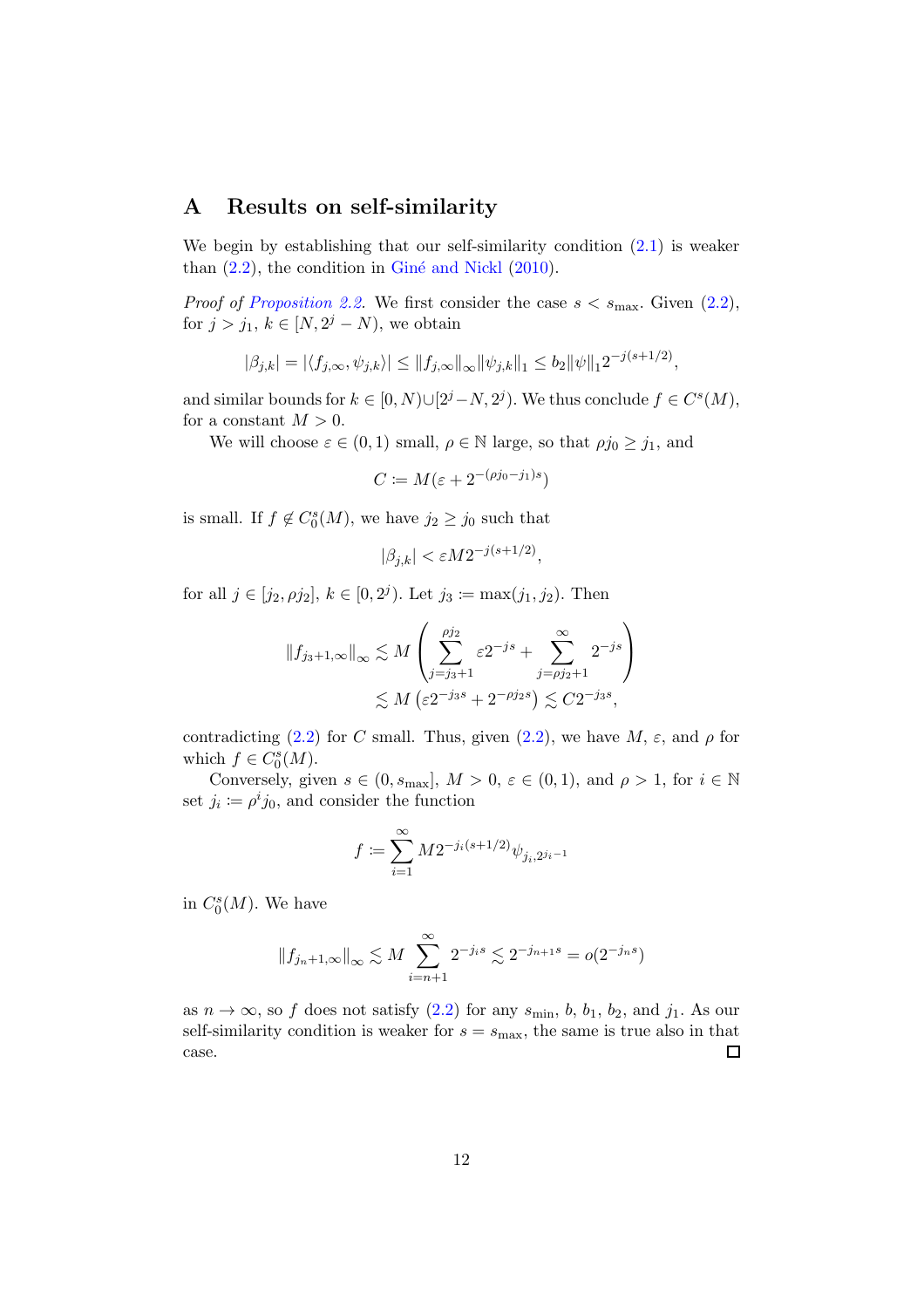### <span id="page-12-0"></span>B Constructing adaptive bands

To construct confidence bands satisfying the conditions in [Section 3,](#page-7-0) we will use estimators  $\hat{f}_n$  given by truncated empirical wavelet expansions,

$$
\hat{f}(j_n) := \sum_k \hat{\alpha}_k \varphi_{j_0,k} + \sum_{j_0 < j \le j_n} \sum_k \hat{\beta}_{j,k} \psi_{j,k},
$$

for the empirical wavelet coefficients

$$
\hat{\alpha}_k := \int \varphi_{j_0,k}(t) dY_t, \qquad \hat{\beta}_{j,k} := \int \psi_{j,k}(t) dY_t.
$$

We will centre our bands on adaptive estimators  $\hat{f}(\hat{j}_n)$ , where the resolution level  $\hat{j}_n$  also depends on Y.

We will consider several different choices of resolution level, corresponding to different properties of the function f, and the class  $C<sup>s</sup>(M)$  to which it belongs. We first consider the adaptive resolution choice  $j_n^{ad}$ , chosen in terms of the function f. Pick sequences  $j_n^{\min}, j_n^{\max} \in \mathbb{N}, j_0 \leq j_n^{\min} \leq j_n^{\max}$ , so that  $2^{j_m^{\min}} \sim (n/\log n)^{1/(2N+1)}$ , and  $2^{j_m^{\max}} \sim n/\log n$ . Further define

$$
c_{n,\mu} := (n/(\log n)^{\mu})^{-1/2},
$$

and for  $\kappa > 0$ ,  $\mu \geq 1$ , let

$$
j_n^{\mathrm{ad}}(\kappa,\mu) \coloneqq \sup \left( \{ j_n^{\min} \} \cup \{ j_n^{\min} < j \leq j_n^{\max} : \sup_k |\beta_{j,k}| \geq \kappa c_{n,\mu} \} \right).
$$

While  $j_n^{ad}$  is unknown, we can estimate it by a Lepskii-type resolution choice,

$$
\hat{j}_n^{ad}(\kappa,\mu) \coloneqq \sup \left( \{ j_n^{\min} \} \cup \{ j_n^{\min} < j \le j_n^{\max} : \sup_k |\hat{\beta}_{j,k}| \ge \kappa c_{n,\mu} \} \right),
$$

which depends only on the data. Fix  $\lambda > \sqrt{2}$ ,  $\nu \ge 1$ , and for convenience set  $\hat{j}_n^{\text{ad}} := \hat{j}_n^{\text{ad}}(\lambda, \nu)$ . If  $\nu = 1$ , we will see  $\hat{f}(\hat{j}_n^{\text{ad}})$  is then an adaptive estimator of f; if  $\nu > 1$ , it is near-adaptive.

While the above statements are true for general  $f$ , they do not provide us with an estimate of the error in  $\hat{f}_n$ . To produce confidence bands, we must estimate the smoothness of  $f$ , and this is where self-similarity is required. We will consider values of the truncated Hölder norm,

$$
M_{i,j}^s := \|f_{i,j}\|_{C^s},
$$

which measures the smoothness of  $f$  at resolution levels  $i$  to  $j$ , In a slight abuse of notation, set  $\beta_{j_0,k} := \alpha_k$ , and  $\hat{\beta}_{j_0,k} := \hat{\alpha}_k$ . (Note that  $\beta_{j_0,k}$  and  $\hat{\beta}_{j_0,k}$ are otherwise undefined, as the wavelets  $\psi_{j,k}$  exist only for  $j > j_0$ .) We may then bound  $M_{i,j}^s$  by the quantities

$$
\begin{aligned} \underline{M}^s_{i,j} &\coloneqq \sup_{i\leq l\leq j,k} 2^{l(s+1/2)} (|\hat{\beta}_{l,k}| - \sqrt{2}c_{n,1})^+,\\ \overline{M}^s_{i,j} &\coloneqq \sup_{i\leq l\leq j,k} 2^{l(s+1/2)} (|\hat{\beta}_{l,k}| + \sqrt{2}c_{n,1}), \end{aligned}
$$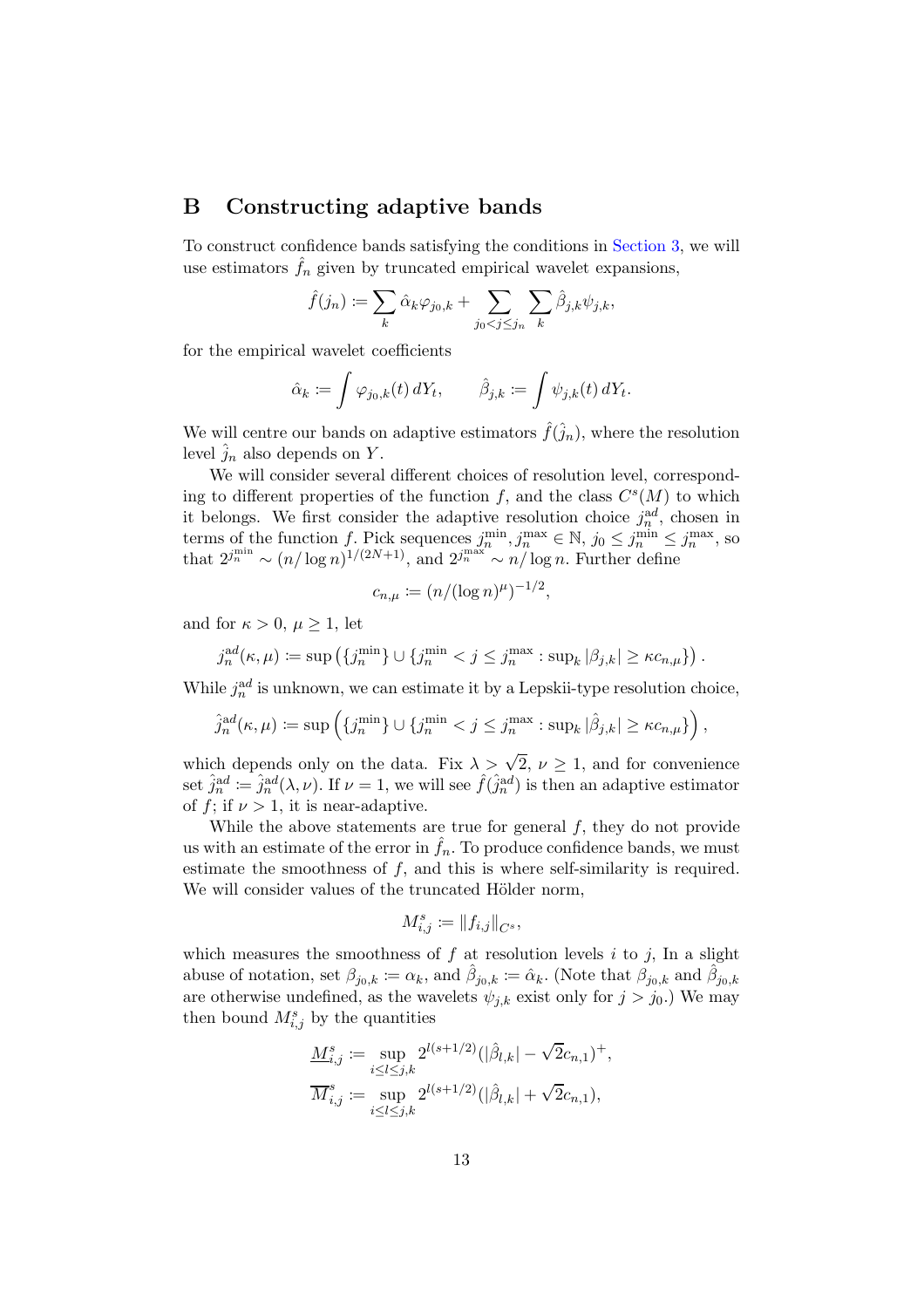and we will show in [Appendix C](#page-15-0) that for  $j \leq j_n^{\max}$ ,  $M_{i,j}^s \in [\underline{M}_{i,j}^s, \overline{M}_{i,j}^s]$  with high probability.

Set  $j_1 = \rho j_0$ ,  $j_2 = \left[\hat{j}_n^{ad}/\rho\right]$ ,  $j_3 = \hat{j}_n^{ad}$ , and suppose *n* is large enough that  $j_n^{\min} \ge \rho j_1$ , so  $j_0 \le j_1 \le j_2 \le j_3$ . If  $f \in C_0^s(M)$  for  $s < s_{\max}$ , then with high probability,

$$
R(s)\coloneqq\frac{\overline{M}^s_{j_2,j_3}}{\underline{M}^s_{j_0,j_1}}\geq \frac{M^s_{j_2,j_3}}{M^s_{j_0,j_1}}\geq \varepsilon.
$$

Assuming further  $s \geq s_{\min}$ , for some  $s_{\min} \geq 0$ , we can lower bound s by

$$
\hat{s}_n := \inf(\{s_{\max}\} \cup \{s \in [s_{\min}, s_{\max}) : R(s) \geq \varepsilon\}).
$$

Since

$$
R(s) = \frac{\overline{M}_{j_2,j_3}^s 2^{-j_1(s+1/2)}}{\underline{M}_{j_0,j_1}^s 2^{-j_1(s+1/2)}}
$$

is increasing in  $s$ ,  $\hat{s}_n$  can be found efficiently using binary search.

Likewise, set

$$
M(s) \coloneqq \varepsilon^{-1} \overline{M}_{j_0,j_1}^s,
$$

and  $\hat{M}_n \coloneqq M(\hat{s}_n)$ . With high probability,

$$
M(s)2^{-j_1(s+1/2)} \ge \varepsilon^{-1} M_{j_0,j_1}^s 2^{-j_1(s+1/2)} \ge M 2^{-j_1(s+1/2)},
$$

and as the LHS is decreasing in s, also

<span id="page-13-0"></span>
$$
\hat{M}_n 2^{-j_1(\hat{s}_n + 1/2)} \ge M 2^{-j_1(s + 1/2)}.
$$

Using these bounds, we can control the error in  $\hat{f}$ , producing adaptive confidence bands for f.

To construct the bands, we will introduce some more resolution choices  $\hat{j}_n$ . Firstly, we consider the class resolution choice  $j_n^{cl}$ , chosen in terms of the class  $C^{s}(M)$ . For  $\kappa > 0$ ,  $\mu \geq 1$ , define

$$
j_n^{cl}(\kappa, \mu) \coloneqq \sup \left( \{ j_n^{\min} \} \cup \{ j > j_n^{\min} : M2^{-j(s+1/2)} \ge \kappa c_{n,\mu} \} \right)
$$
  
= max  $(j_n^{\min}, \lfloor \log_2(M\kappa c_{n,\mu})/(s+\frac{1}{2}) \rfloor )$ , (B.1)

which we can estimate by

$$
\hat{j}_n^{cl}(\kappa,\mu) \coloneqq \max\left(j_n^{\min}, \lfloor \log_2(\hat{M}_n/\kappa c_{n,\mu})/(\hat{s}_n + \frac{1}{2})\rfloor\right). \tag{B.2}
$$

Secondly, to produce exact confidence bands, we will need the undersmoothed resolution choice  $j_n^{ex}$ . Fix  $u_n \in \mathbb{N}$ ,  $2^{u_n} \sim \log n$ , and set

<span id="page-13-1"></span>
$$
j_n^{ex}(\kappa,\mu) \coloneqq j_n^{cl}(\kappa,\mu) + \lceil \log_2 j_n^{cl}(\kappa,\mu) \rceil + u_n,
$$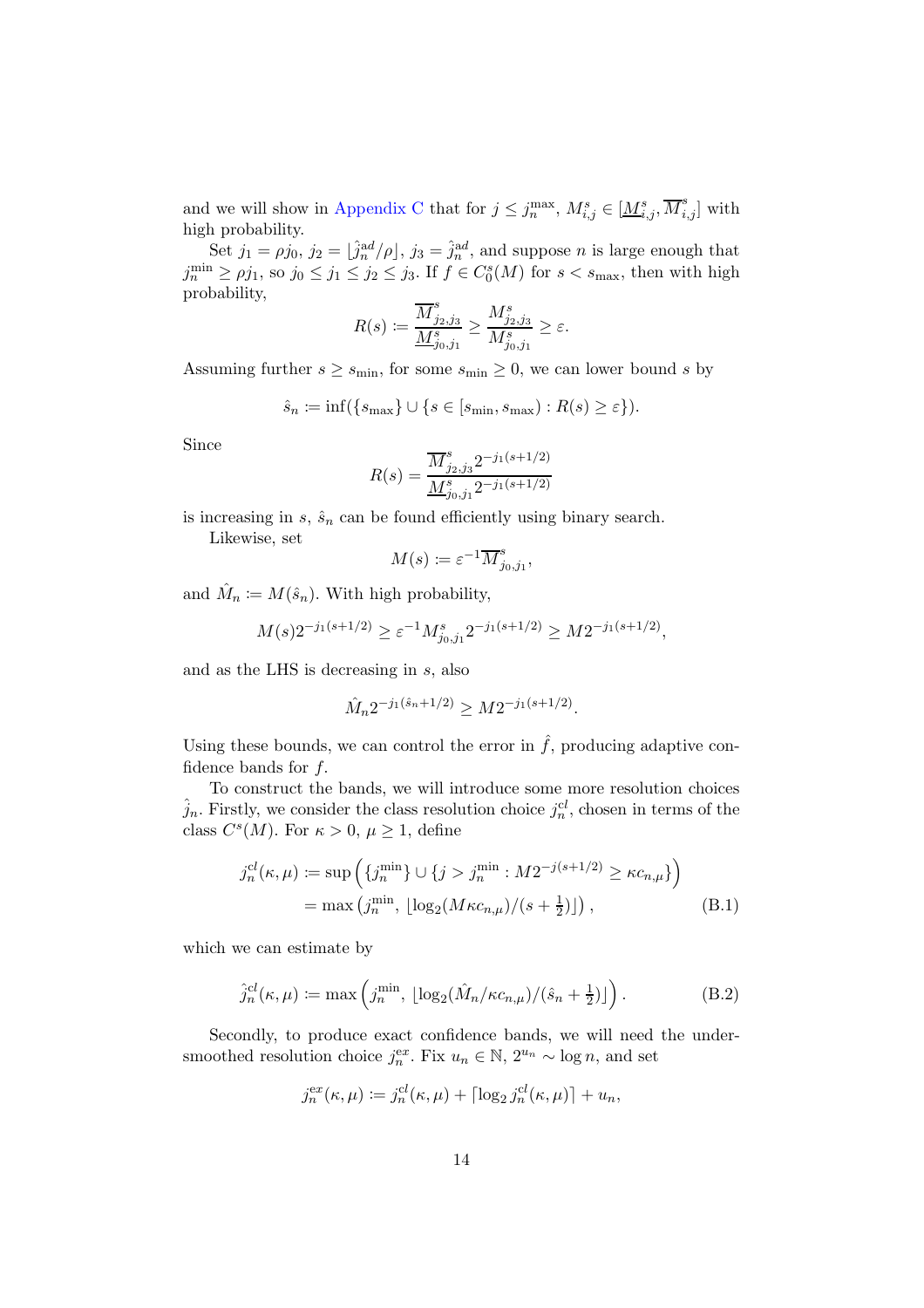defining  $\hat{j}_n^{ex}$  similarly, in terms of  $\hat{j}_n^{cl}$ . Fix  $0 < \delta \leq \sqrt{2}$  small, let  $\overline{\lambda} := \lambda + \delta$ , and  $\lambda := \lambda - \sqrt{2}$ . For convenience, write  $j_n^{cl} := j_n^{cl}(\overline{\lambda}, 1)$ ,  $j_n^{ex} := j_n^{ex}(\lambda, 1)$ , and likewise  $\hat{j}_n^{cl}$ ,  $\hat{j}_n^{ex}$ .

We may now proceed to define our bands. Let

$$
a(j) := \sqrt{2 \log(2)j},
$$
  
\n
$$
b(j) := a(j) - \frac{\log(\pi \log 2) + \log j - \frac{1}{2} \log(1 + \nu_{\varphi})}{2a(j)},
$$
  
\n
$$
c(j) := \overline{\sigma}_{\varphi} n^{-1/2} 2^{j/2},
$$
  
\n
$$
x(\gamma) := -\log(-\log(1 - \gamma)),
$$
  
\n
$$
R_1(j, \gamma) := c(j) \left( \frac{x(\gamma)}{a(j)} + b(j) \right),
$$
  
\n
$$
l(j) := \max(j, \min(j_n^{\circ l}, j_n^{\max})),
$$
  
\n
$$
R_2(j) := \tau_{\varphi} \overline{\lambda} (2^{l(j)/2} - 2^{j/2}) c_{n,\nu} / (1 - 2^{-1/2}),
$$
  
\n
$$
R_3(j) := \begin{cases} \tau_{\varphi}, \hat{M}_n 2^{-l(j)\hat{s}_n} / (2^{\hat{s}_n} - 1) & \hat{s}_n > 0, \\ \infty, & \hat{s}_n = 0, \end{cases}
$$

where  $\overline{\sigma}_{\varphi}$  is given by [Assumption 3.1,](#page-7-1)

$$
\tau_{\varphi} := \sup_{t \in [0,1]} 2^{-(j_0+1)/2} \sum_{k \in \mathbb{Z}} |\psi_{j_0+1,k}(t)| = \sup_{j > j_0} \sup_{t \in [0,1]} 2^{-j/2} \sum_{k \in \mathbb{Z}} |\psi_{j,k}(t)|, \quad \text{(B.3)}
$$

and

$$
v_{\varphi} := -\frac{\sum_{k \in \mathbb{Z}} \varphi'(t_0 - k)^2}{\overline{\sigma}_{\varphi} \sigma_{\varphi}''(t_0)}.
$$

If we set  $s_{\min} > 0, \nu > 1$ , the undersmoothed resolution choice  $\hat{j}_n^{\text{ex}}$ , with confidence radius

$$
R_n^{\text{ex}} \coloneqq R_1(\hat{j}_n^{\text{ex}}, \gamma),
$$

will be shown to give a band  $C_n^{ex}$  satisfying [Theorem 3.2.](#page-8-0) If instead we set  $s_{\min} = 0, \nu = 1$ , and define

$$
\gamma_n := \gamma / (j_n^{\max} - j_n^{\min} + 1),
$$

then the adaptive resolution choice  $\hat{j}_n^{\text{ad}}$ , with confidence radius

$$
R_n^{ad} := R_1(\hat{j}_n^{ad}, \gamma_n) + R_2(\hat{j}_n^{ad}) + R_3(\hat{j}_n^{ad}),
$$

will be shown to give a band  $C_n^{ad}$  satisfying [Theorem 3.3.](#page-9-0)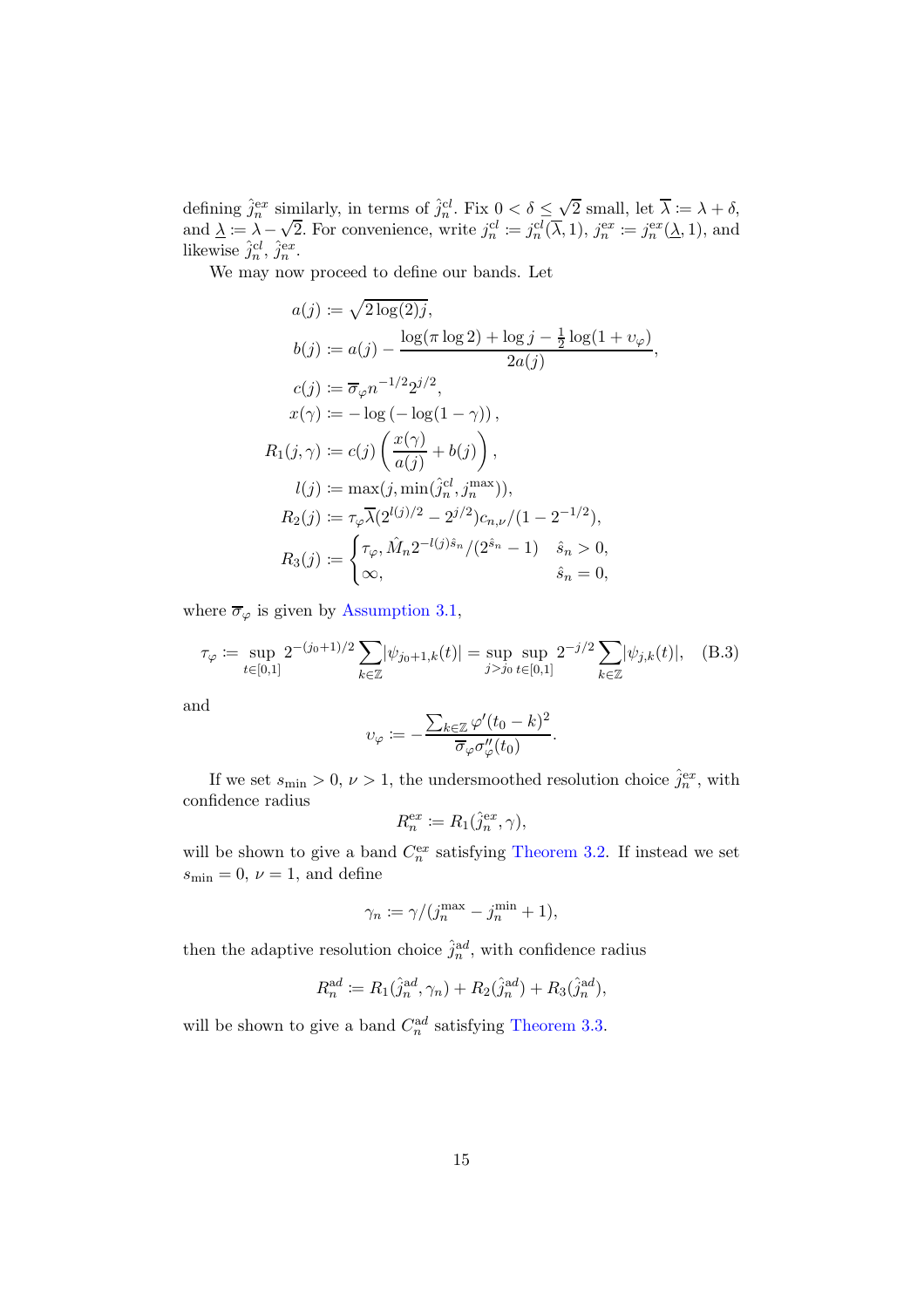### <span id="page-15-0"></span>C Constructive results

We now prove our results on the existence of adaptive confidence bands. To proceed, we will decompose the error in estimates  $\hat{f}(i)$  into variance and bias terms,

$$
\|\hat{f}(j) - f\|_{\infty} \le \|\hat{f}(j) - \bar{f}(j)\|_{\infty} + \|\bar{f}(j) - f\|_{\infty},
$$

where

$$
\bar{f}(j) \coloneqq \mathbb{E}_f[\hat{f}(j)] = f_{j_0,j}.
$$

To control the variance, we will need the following result from [Bull](#page-27-3) [\(2011\)](#page-27-3).

<span id="page-15-2"></span>**Lemma C.1.** Let  $0 < \gamma_n \leq \gamma_0 < 1$ , and  $\gamma_n^{-1} = o(n^{-\alpha})$ , for all  $\alpha > 0$ . Then as  $n \to \infty$ , uniformly in  $f \in L^2([0,1]),$ 

$$
\sup_{j_n \ge j_n^{\min}} \left| \gamma_n^{-1} \mathbb{P}\left( a(j_n) \left( \frac{\|\hat{f}(j_n) - \bar{f}(j_n)\|_{\infty}}{c(j_n)} - b(j_n) \right) > x(\gamma_n) \right) - 1 \right| \to 0.
$$

To bound the bias, we must control the estimators  $\hat{j}_n$ ,  $\hat{s}_n$  and  $\hat{M}_n$ . We will show that, on events  $E_n$  with probability tending to 1, these estimators are close to the quantities they bound.

<span id="page-15-1"></span>Lemma C.2. Set  $j^{ad}_{n}$  $\mathcal{L}^{ad}_{n} := j^{ad}_{n}(\overline{\lambda}, \nu), \ \overline{j}^{ad}_{n}$  $n^{ad}$  :=  $j_n^{ad}(\underline{\lambda}, \nu)$ . For  $s \in [s_{\min}, s_{\max}]$ ,  $M > 0$ , and  $f \in C_0^s(\mathbb{R}^n)$ , we have events  $E_n$ , with  $\mathbb{P}(E_n) \to 1$  uniformly, on which:

- $(i)$   $j_{n}^{ad}$  $\hat{j}_n^{ad} \leq \hat{j}_n^{ad} \leq \overline{j}_n^{ad}$  $\frac{m}{n}$ ;
- (ii)  $\hat{s}_n \leq s$ , and  $\hat{M}_n 2^{-j_1(\hat{s}_n+1/2)} \geq M 2^{-j_1(s+1/2)}$ ; and
- (iii)  $\hat{s}_n \geq s_n$ , and  $\hat{M}_n \leq M_n$ ;

for sequences  $M_n$ ,  $s_n$  satisfying

$$
M_n/M \to \varepsilon^{-1}
$$
,  $\log_2(n)(s - s_n) \to S$ ,

uniformly over  $f \in C_0^s(M)$ , with constant  $S > 0$  depending on  $N$ ,  $\varepsilon$ ,  $\rho$ , and λ. Also on E<sub>n</sub>, for any  $0 < \kappa \leq \lambda + \sqrt{2}$ ,  $1 \leq \mu \leq \nu$ :

$$
(iv) \hat{j}_n^{cl}(\kappa, \mu) \ge \hat{j}_n^{ad};
$$
  
\n
$$
(v) j_n^{cl}(\kappa, \mu) \le \hat{j}_n^{cl}(\kappa, \mu) \le j_n^{cl}(\kappa, \mu) + J_n^{cl}(\kappa, \mu);
$$
 and  
\n
$$
(vi) j_n^{ex}(\kappa, \mu) \le \hat{j}_n^{ex}(\kappa, \mu) \le j_n^{ex}(\kappa, \mu) + J_n^{ex}(\kappa, \mu);
$$

for sequences  $J_n^{cl}(\kappa,\mu), J_n^{ex}(\kappa,\mu) \to 2S$ , uniformly over  $f \in C_0^s(M)$ .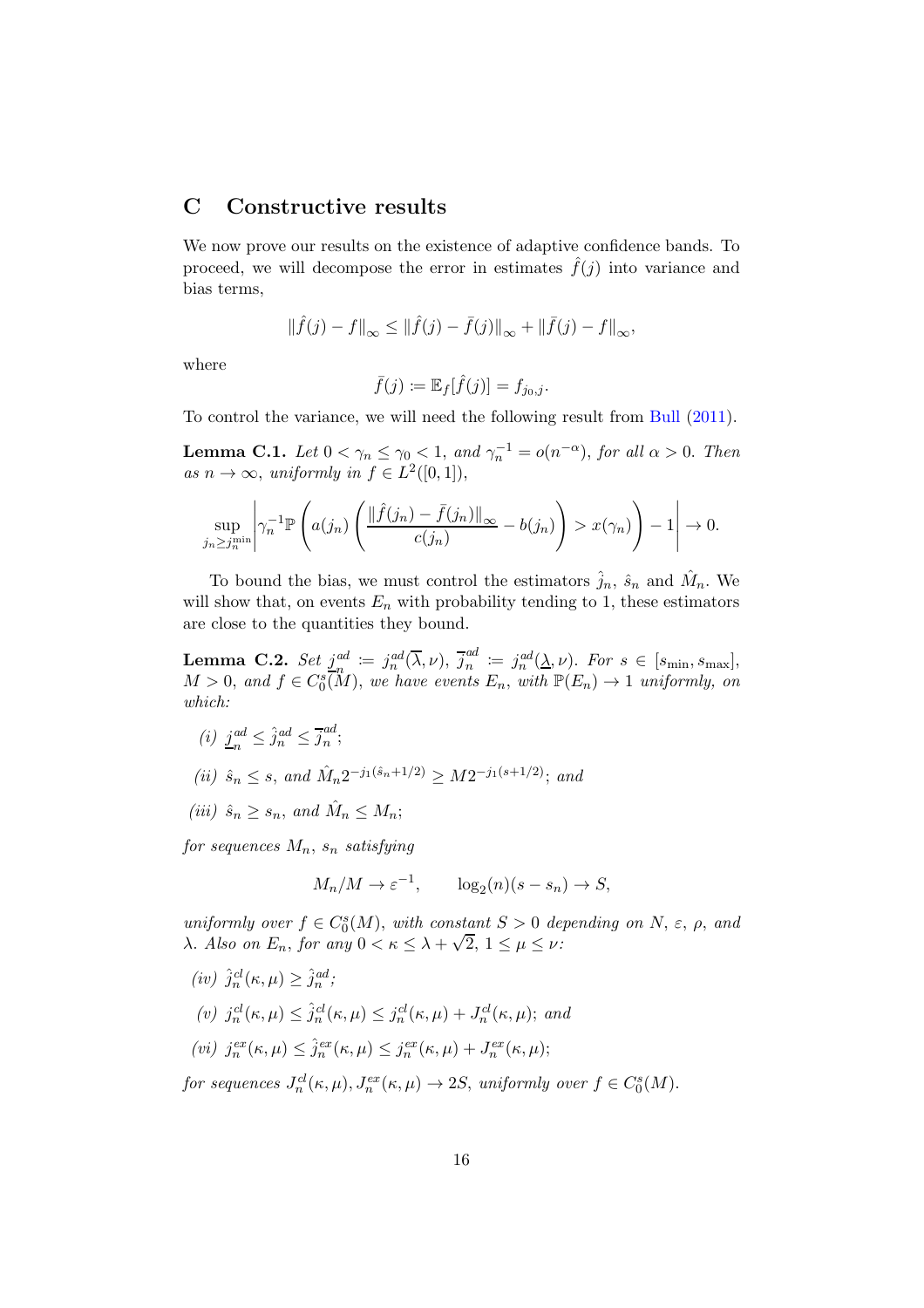*Proof.* For *n* such that  $j_n^{\min} < \rho^2 j_0$ , set  $E_n \coloneqq \emptyset$ . Otherwise, let  $E_n$  be the event that

$$
\sup_{j_0
$$

and if n is large enough that  $j_a^{\text{ad}}$  $_n^{ad} > j_n^{\min}$ , also

$$
|\hat{\beta}_{j_4,k_4}-\beta_{j_4,k_4}|\leq \delta c_{n,1},
$$

for  $j_4$ ,  $k_4$  as follows: set  $j_4 \coloneqq j_m^{\text{ad}}$  $_n^{ad}$ , and choose  $k_4$  to satisfy  $|\beta_{j_4,k_4}| \geq \lambda c_{n,\nu}$ , which is possible by the definition of  $j_{n}^{\text{ad}}$ <sup>ad</sup>. Now, for  $x > 0$ ,  $1 - \Phi(x) \leq \phi(x)/x$ , so we have

$$
\mathbb{P}(E_n^c) \le \mathbb{P}\left(|\hat{\beta}_{j_4,k_4} - \beta_{j_4,k_4}| > \delta c_{n,1}\right) + \sum_{j=j_0}^{j_n^{\max} 2^j - 1} \mathbb{P}\left(|\hat{\beta}_{j,k} - \beta_{j,k}| > \sqrt{2}c_{n,1}\right)
$$
  

$$
\le (\pi \log n)^{-1/2} \left(\sqrt{2}\delta^{-1}n^{-\delta^2/2} + 2^{j_n^{\max} + 1}n^{-1}\right)
$$
  

$$
= O\left((\log n)^{-3/2}\right).
$$

 $(i)$  If  $j_{n}^{ad}$  $a_n^{\text{ad}} = j_n^{\min}$ , then trivially  $\hat{j}_n^{\text{ad}} \ge \underline{j}_n^{\text{ad}}$  $_n^{ad}$ . Otherwise, on  $E_n$ ,

$$
|\hat{\beta}_{j_4,k_4}| \geq |\beta_{j_4,k_4}| - \delta c_{n,1} \geq \lambda c_{n,\nu},
$$

and again  $\hat{j}_n^{\text{ad}} \geq \underline{j}_n^{\text{ad}}$ <sup>ad</sup>. Similarly, for all  $\overline{j}_n^{\text{ad}} < j \leq j_n^{\text{max}}, k$ ,

$$
|\hat{\beta}_{j,k}| \leq |\beta_{j,k}| + \sqrt{2}c_{n,1} < \lambda c_{n,\nu},
$$

so  $\hat{j}_n^{ad} \leq \overline{j}_n^{ad}$  $\frac{du}{n}$ .

(ii) On  $E_n$ , we have

$$
M_{i,j}^s\in[\underline{M}_{i,j}^s,\overline{M}_{i,j}^s],
$$

for any  $i \leq j \leq j_m^{\max}$ . If  $s < s_{\max}$ , by the argument given in Appendix B, we then obtain

$$
\hat{s}_n \leq s
$$
,  $\hat{M}_n 2^{-j_1(\hat{s}_n + 1/2)} \geq M 2^{-j_1(s + 1/2)}$ .

If  $s = s_{\text{max}}$ , the results follow similarly, noting that  $\hat{s}_n \leq s_{\text{max}}$  by definition.

(iii) On  $E_n$ ,  $j_3 = \hat{j}_n^{\text{ad}} \leq \overline{j}_n^{\text{ad}} \leq j_n^{\text{cl}}(\underline{\lambda}, \nu)$ , and for n large  $j_n^{\text{cl}}(\underline{\lambda}, \nu) > j_n^{\min}$ , so  $d_n \coloneqq c_{n,1} 2^{j_3(s+1/2)} \leq c_{n,\nu} 2^{j_3(s+1/2)} \leq M \underline{\lambda}^{-1},$ 

and also

$$
e_n := c_{n,1} 2^{j_1(s+1/2)} \to 0.
$$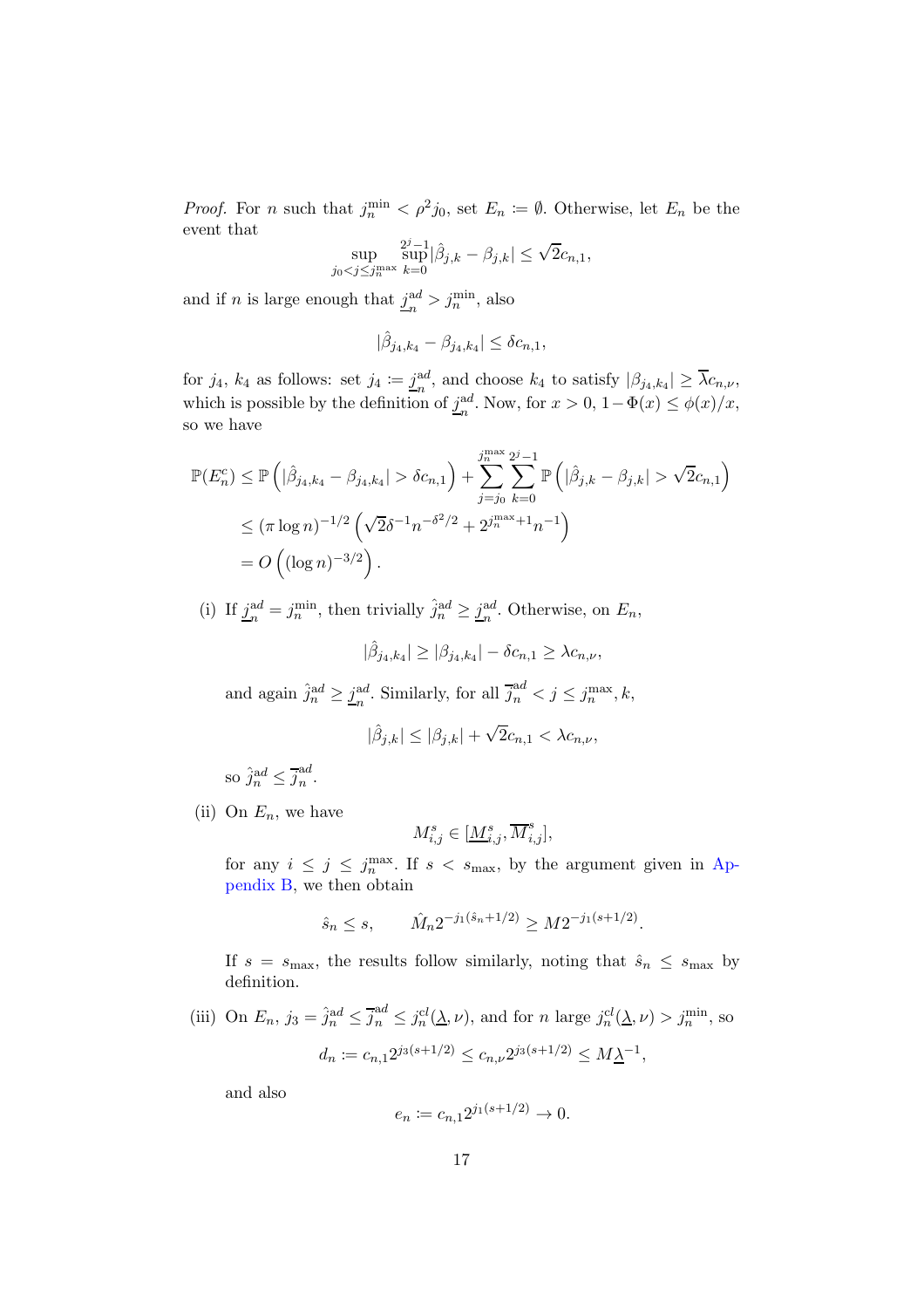We then obtain

$$
R(s) \le \frac{M^s_{j_2,j_3} + 2\sqrt{2}d_n}{\overline{M}^s_{j_0,j_1} - 2\sqrt{2}e_n} \le \frac{M^s_{j_2,j_3} + 2\sqrt{2}d_n}{M^s_{j_0,j_1} - 2\sqrt{2}e_n} \le R_n \varepsilon \frac{M^s_{j_2,j_3}}{M^s_{j_0,j_1}} \le R_n,
$$

for a sequence

$$
R_n \to \varepsilon^{-1} (1 + 2\sqrt{2} \underline{\lambda}^{-1}) =: R.
$$

On  $E_n$ ,  $\hat{s}_n \leq s \leq s_{\text{max}}$  by (ii), so if  $\hat{s}_n = s_{\text{max}}$ , we are done. If not, then  $R(\hat{s}_n) \geq \varepsilon$ , and

$$
2^{(j_2-j_1)(s-\hat{s}_n)} \leq \frac{\overline{M}^s_{j_2,j_3}/\overline{M}^{\hat{s}_n}_{j_2,j_3}}{\underline{M}^s_{j_0,j_1}/\underline{M}^{\hat{s}_n}_{j_0,j_1}} = \frac{R(s)}{R(\hat{s}_n)} \leq \frac{R_n}{\varepsilon}.
$$

Since

$$
j_2 - j_1 \ge |j_n^{\min}/\rho| - j_1 =: \delta_n,
$$

we have

$$
\hat{s}_n \ge s - \log_2(\varepsilon^{-1} R_n) / \delta_n =: s_n,
$$

and since  $\delta_n \sim \log_2(n)/\rho(2N+1)$ ,

$$
\log_2(n)(s - s_n) \to \rho(2N + 1)\log_2(\varepsilon^{-1}R) =: S.
$$

Likewise,

$$
\hat{M}_n \le M(s) \le \varepsilon^{-1}(\underline{M}_{j_0,j_1}^s + 2\sqrt{2}e_n) \le \varepsilon^{-1}(M + 2\sqrt{2}e_n) \le M_n,
$$

for a sequence  $M_n > 0$ , with  $M_n/M \to \varepsilon^{-1}$ .

(iv) If  $\hat{j}_n^{ad} = j_n^{\min}$ , then trivially  $\hat{j}_n^{cl}(\kappa, \mu) \geq \hat{j}_n^{ad}$ . If not, on  $E_n$ , for  $j = \hat{j}_n^{ad}$ , we have some k such that  $|\hat{\beta}_{j,k}| \geq \lambda c_{n,\nu}$ . Hence

$$
\hat{M}_n 2^{-\hat{j}_n^{\text{ad}}(\hat{s}_n + 1/2)} \ge \varepsilon^{-1} (\lambda + \sqrt{2}) c_{n,\nu} \ge \kappa c_{n,\mu},
$$

and again  $\hat{j}_n^{cl}(\kappa,\mu) \geq \hat{j}_n^{ad}$ .

(v) On  $E_n$ , by the above we have

$$
M 2^{- (\hat{j}_n^{cl}(\kappa,\mu) + 1)(s + 1/2)} \leq \hat{M}_n 2^{- (\hat{j}_n^{cl}(\kappa,\mu) + 1)(\hat{s}_n + 1/2)} < \kappa c_{n,\mu},
$$

and so  $\hat{j}_n^{cl}(\kappa,\mu) \ge j_n^{cl}(\kappa,\mu)$ . Equally, from [\(B.1\)](#page-13-0), [\(B.2\)](#page-13-1) and the above, we obtain

$$
\hat{j}_n^{cl}(\kappa,\mu) - j_n^{cl}(\kappa,\mu) \le 1 + 2\log_2(\hat{M}_n/M) + 4\log_2(\sqrt{n}M/\kappa)(s - \hat{s}_n)
$$
  

$$
\le J_n^{cl}(\kappa,\mu),
$$

for a sequence  $J_n^{cl}(\kappa,\mu) \to 2S$ .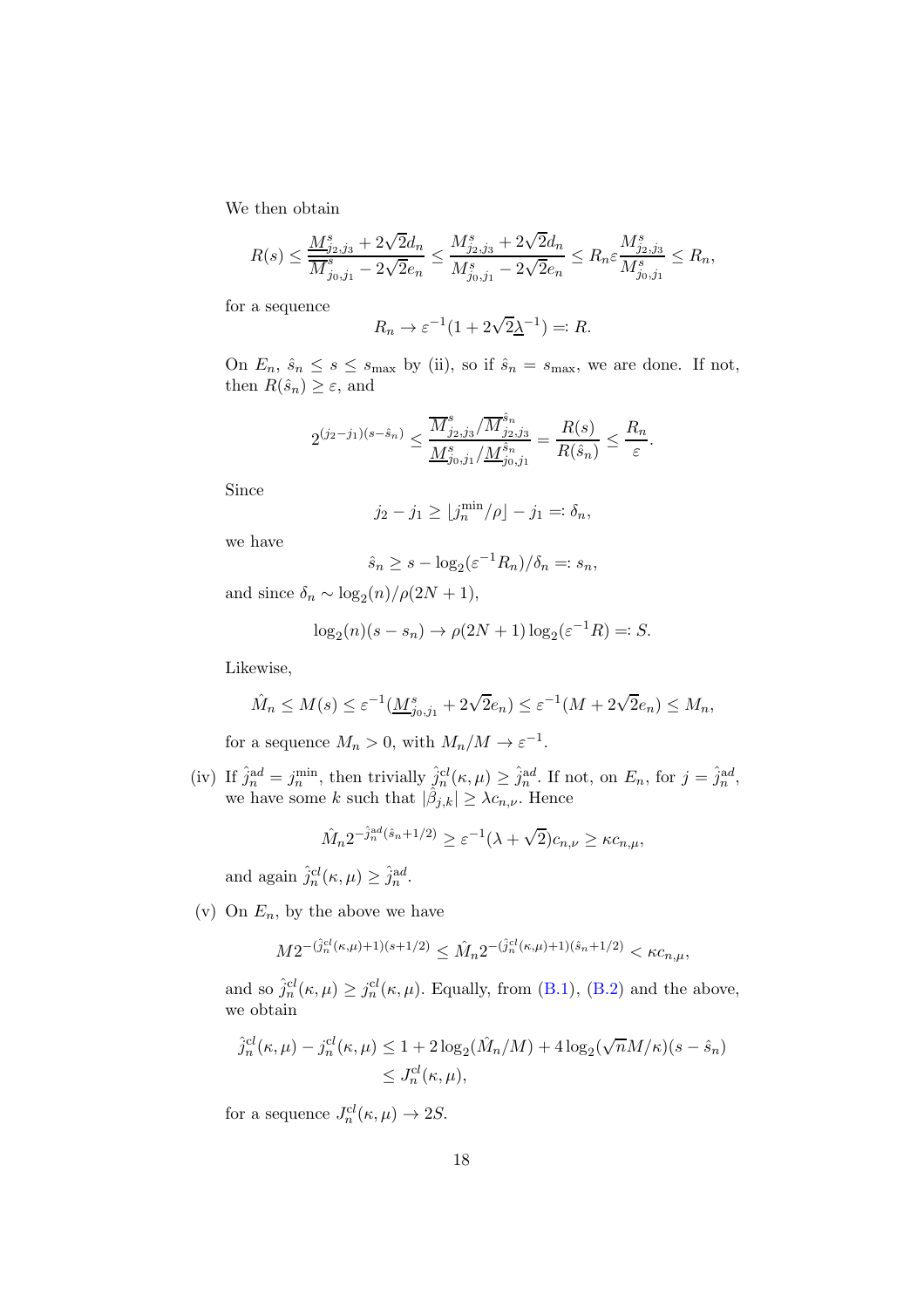(vi) From (v), we also have

$$
\hat{j}_n^{ex}(\kappa,\mu) - j_n^{ex}(\kappa,\mu) \le J_n^{ex}(\kappa,\mu),
$$

for a sequence  $J_n^{\text{ex}}(\kappa, \mu) \to 2S$ .

We may now bound the bias of  $\hat{f}$  with the estimators  $\hat{j}_n$ ,  $\hat{s}_n$  and  $\hat{M}_n$ , which bound the true parameters by the above lemma.

<span id="page-18-0"></span>**Lemma C.3.** Let  $j_n \geq \hat{j}_n^{ad}$ . On events  $E_n$  as in [Lemma C.2,](#page-15-1) for any  $s \in$  $[s_{\text{min}}, s_{\text{max}}], M > 0, \text{ and } f \in C_0^s(M),$ 

$$
\|\bar{f}(j_n) - f\|_{\infty} \le R_2(j_n) + R_3(j_n).
$$

*Proof.* If  $\hat{s}_n = 0$ , this is trivial. If not, by [Lemma C.2,](#page-15-1) on  $E_n$  we have  $j_n \geq \hat{j}_n^{\text{ad}} \geq \underline{j}_n^{\text{ad}}$  $_n^{ad}$ , and for  $j \ge j_n$ ,  $M2^{-j(s+1/2)} \le \hat{M}_n 2^{-j(\hat{s}_n+1/2)}$ . Thus

$$
\|\bar{f}(j_n) - f\|_{\infty} = \|f_{j_n+1,\infty}\|_{\infty} \le \tau_{\varphi} \sum_{j=j_n+1}^{\infty} 2^{j/2} \frac{z^{j-1}}{\sup} |\beta_{j,k}|
$$
  

$$
\le \tau_{\varphi} \left( \sum_{j=j_n+1}^{l(j_n)} 2^{j/2} \overline{\lambda} c_{n,\nu} + \sum_{j=l(j_n)+1}^{\infty} \hat{M}_n 2^{-j\hat{s}_n} \right)
$$
  

$$
\le R_2(j_n) + R_3(j_n).
$$

We are now ready to prove our theorems. First, we consider the exact band  $C_n^{ex}$ .

Proof of [Theorem 3.2.](#page-8-0)

(i) Define the terms

<span id="page-18-1"></span>
$$
d(j, x) := a(j) \left( \frac{x}{c(j)} - b(j) \right),
$$
  
\n
$$
F(j) := d(j, \|\hat{f}(j) - f\|_{\infty}),
$$
  
\n
$$
G(j) := d(j, \|\hat{f}(j) - \bar{f}(j)\|_{\infty}),
$$
  
\n
$$
H(j) := d\left( j, \left\| \hat{f}(j)_{\overline{j}^{ad} + 1, \infty} - \bar{f}(j)_{\overline{j}^{ad} + 1, \infty} \right\|_{\infty} \right).
$$
\n(C.1)

We will show that uniformly in j,  $F$ ,  $G$  and  $H$  are close, and  $H$  is independent of  $\hat{j}_n^{ex}$ , so we may bound  $F(\hat{j}_n^{ex})$  by [Lemma C.1.](#page-15-2)

By definition,  $\hat{s}_n \geq s_{\min} > 0$ , and  $\hat{j}_n^{ex} \geq \hat{j}_n^{cl}(\underline{\lambda}, 1) \geq \hat{j}_n^{cl}$ , so on the events  $E_n$ , by [Lemma C.3,](#page-18-0)

$$
|F(\hat{j}_n^{ex}) - G(\hat{j}_n^{ex})| \le \frac{a(\hat{j}_n^{ex})}{c(\hat{j}_n^{ex})} R_3(\hat{j}_n^{ex}) \lesssim \sqrt{\frac{n \hat{j}_n^{ex}}{2^{\hat{j}_n^{ex}}} \frac{\hat{M}_n 2^{-\hat{j}_n^{ex} \hat{s}_n}}{2^{\hat{s}_n} - 1}}
$$

$$
\lesssim \sqrt{\frac{\hat{j}_n^{ex}}{\hat{j}_n^{cl}(\underline{\lambda}, 1)} \left(\hat{j}_n^{cl}(\underline{\lambda}, 1) \log(n)\right)^{-s_{\min}}} = o(1),
$$

 $\Box$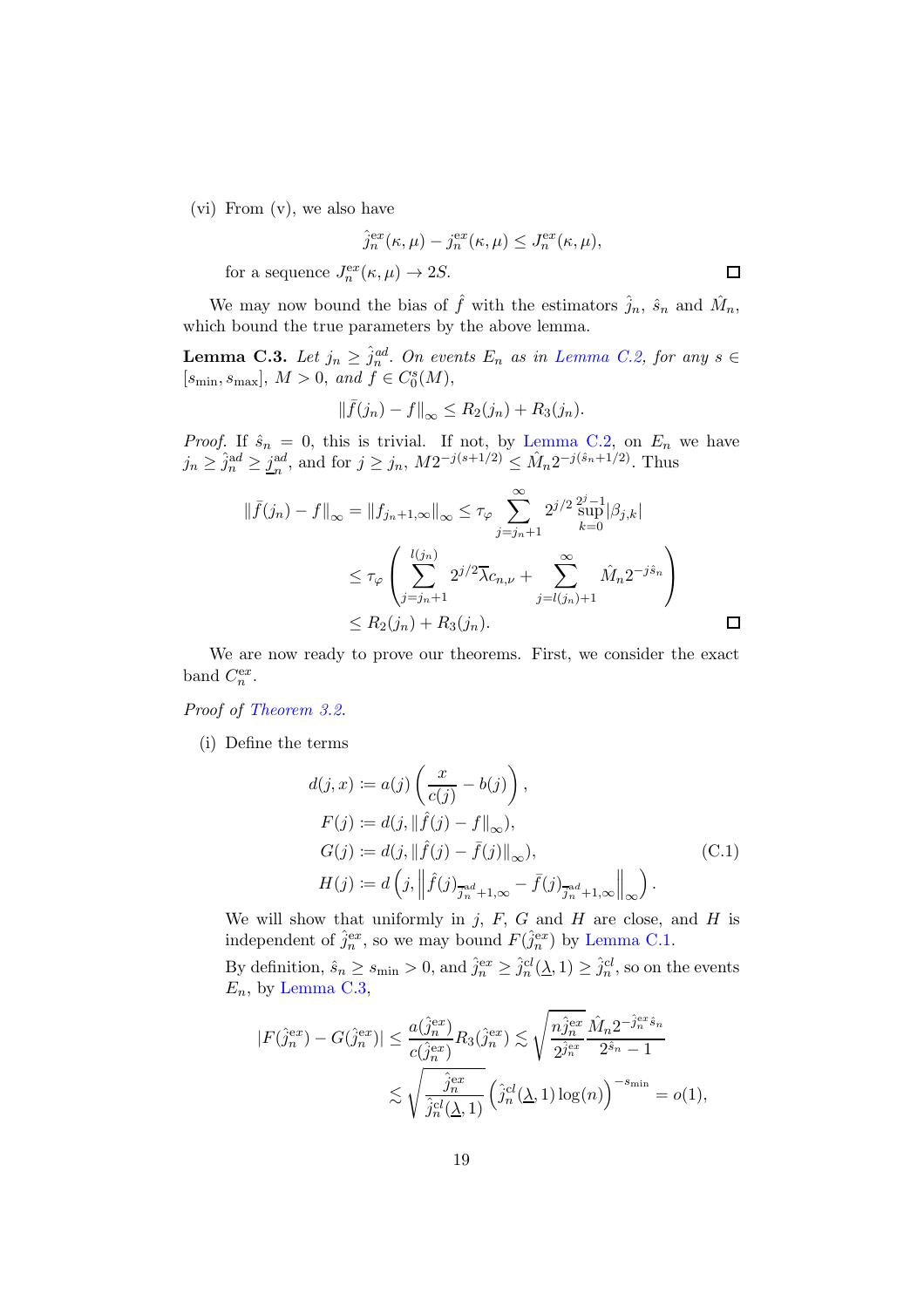since  $\hat{j}_n^{cl}(\underline{\lambda}, 1) \geq j_n^{\min}$ , and

$$
\frac{\hat{j}_n^{ex}}{\hat{j}_n^{cl}(\underline{\lambda},1)} - 1 = \frac{\log_2 \hat{j}_n^{cl}(\underline{\lambda},1) + u_n}{\hat{j}_n^{cl}(\underline{\lambda},1)} \le \frac{\log_2 j_n^{\min} + u_n}{j_n^{\min}} \to 0.
$$

Similarly, for  $j_n \geq j_n^{ex}$ , on  $E_n$ ,

$$
|G(j_n) - H(j_n)| \lesssim \frac{a(j_n)}{c(j_n)} \sum_{j=j_0}^{j_n d} 2^{j/2} \sup_k |\hat{\beta}_{j,k} - \beta_{j,k}|
$$
  

$$
\lesssim (j_n^{ex}/j_n^{cl}(\underline{\lambda}, 1))^{1/2} 2^{-(j_n^{cl}(\underline{\lambda}, 1) - j_n^{ad})/2}
$$
  

$$
\lesssim 2^{-(j_n^{cl}(\underline{\lambda}, 1) - j_n^{cl}(\underline{\lambda}, \nu))/2} = o(1),
$$

since

$$
j_n^{cl}(\underline{\lambda}, 1) - j_n^{cl}(\underline{\lambda}, \nu) \ge \frac{\nu - 1}{2s_{\max} + 1} \log_2(\log(n)) \to \infty.
$$

On  $E_n$ ,  $\hat{j}_n^{\text{ex}}$  depends only on  $\hat{\beta}_{j,k}$  for  $j \leq \hat{j}_n^{\text{ad}} \leq \overline{j}_n^{\text{ad}}$  $_n^{aa}$ , and  $H(j)$  depends only on  $\hat{\beta}_{j,k}$  for  $j > \overline{j}_n^{\text{ad}}$  $_n^{ad}$ , so  $H(j)$  is independent of  $\hat{j}_n^{ex}$ . Hence, given  $x, \varepsilon > 0$ , for *n* large, and any  $j \geq j_n^{ex}$ ,

$$
\mathbb{P}(F(j) \le x \mid E_n, \hat{j}_n^{ex} = j) \ge \mathbb{P}(G(j) \le x - \varepsilon \mid E_n, \hat{j}_n^{ex} = j)
$$
  
\n
$$
\ge \mathbb{P}(H(j) \le x - 2\varepsilon \mid E_n, \hat{j}_n^{ex} = j)
$$
  
\n
$$
= \mathbb{P}(H(j) \le x - 2\varepsilon \mid E_n)
$$
  
\n
$$
\ge \mathbb{P}(G(j) \le x - 3\varepsilon \mid E_n)
$$
  
\n
$$
\ge \mathbb{P}(G(j) \le x - 3\varepsilon) - \mathbb{P}(E_n^c)
$$
  
\n
$$
\ge \exp(-e^{-(x-3\varepsilon)}) - o(1).
$$

Likewise,

$$
\mathbb{P}(F(j) \ge x \mid E_n, \hat{j}_n^{ex} = j) \le \exp\left(-e^{-(x+3\varepsilon)}\right) + o(1).
$$

As these results are uniform in  $j \geq j_n^{\min}$ , and true for any  $\varepsilon > 0$ , we have

$$
\sup_{j\geq j_n^{\text{ex}}} \left| \mathbb{P}\left(F(j) \geq x \mid E_n, \hat{j}_n^{\text{ex}} = j\right) - \exp\left(-e^{-x}\right) \right| \to 0.
$$

On  $E_n$ , we have  $\hat{j}_n^{\text{e}x} \geq j_n^{\text{e}x}$ , so

$$
\mathbb{P}(F(\hat{j}_n^{ex}) \le x \mid E_n) = \sum_{j=j_n^{ex}}^{\infty} \mathbb{P}(F(j) \le x \mid E_n, \hat{j}_n^{ex} = j) \mathbb{P}(\hat{j}_n^{ex} = j \mid E_n)
$$

$$
= (\exp(-e^{-x}) + o(1)) \sum_{j=j_n^{ex}}^{\infty} \mathbb{P}(\hat{j}_n^{ex} = j \mid E_n)
$$

$$
= \exp(-e^{-x}) + o(1).
$$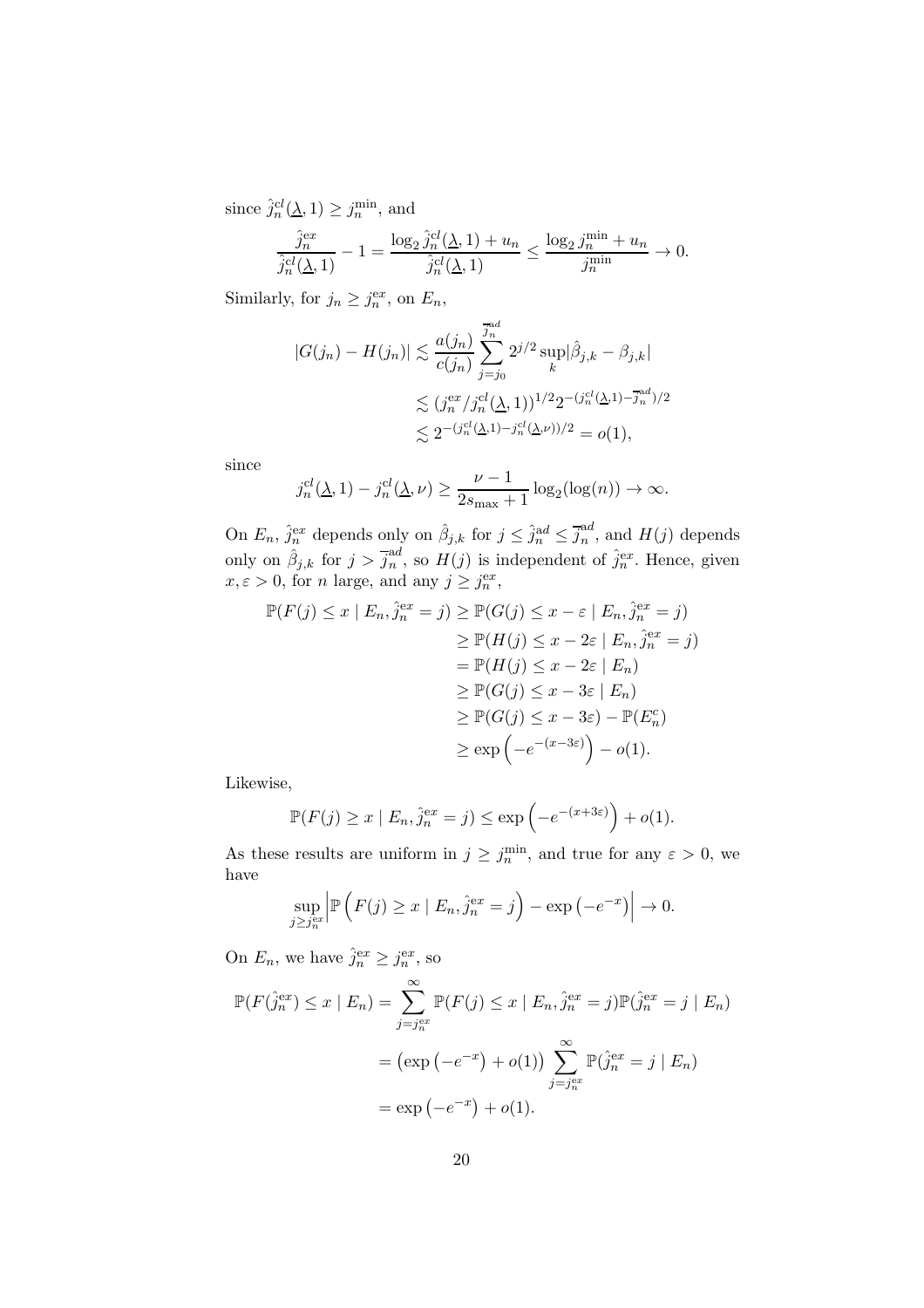Since  $\mathbb{P}(E_n) \to 1$ , we obtain  $\mathbb{P}(F(\hat{j}_n^{\text{ex}}) \leq x) \to \exp(-e^{-x})$ , and rearranging,

$$
\mathbb{P}(f \notin C_n^{ex}) \to \gamma.
$$

As the limits are all uniform in  $f$ , the result follows.

(ii) Let  $J_n^{ex} := J_n^{ex}(\underline{\lambda}, 1)$ , so on  $E_n$ ,  $\hat{j}_n^{ex} \leq j_n^{ex} + J_n^{ex}$  by [Lemma C.2.](#page-15-1) For n large,  $j_n^{cl} > j_n^{\min}$ , so

<span id="page-20-0"></span>
$$
2^{j_n^{cl}/2} \approx \left(\frac{M}{c_{n,1}}\right)^{1/(2s+1)}, \qquad 2^{j_n^{ex}/2} \approx \log(n) 2^{j_n^{cl}/2}, \tag{C.2}
$$

and

$$
R_n^{\text{ex}} \lesssim \sqrt{j_n^{\text{ex}} + J_n^{\text{ex}}} 2^{(j_n^{\text{ex}} + J_n^{\text{ex}})/2} n^{-1/2} \lesssim M^{1/(2s+1)} r_n(s).
$$

As  $\mathbb{P}(E_n) \to 1$  uniformly, and the limits are uniform over  $f \in C_0^s(M)$ , the result follows.  $\Box$ 

We now move on to the adaptive band  $C_n^{ad}$ . As the variance term is no longer independent of  $\hat{j}_n$ , we must use a different method to establish the validity of our band. We will instead consider  $j_n^{\max} - j_n^{\min} + 1$  confidence bands, one for each possible choice of  $\hat{j}_n$ , and show that the effect of this change is asymptotically negligible.

Proof of [Theorem 3.3.](#page-9-0)

(i) Let  $G(j)$  be given by  $(C.1)$ . From [Lemma C.1,](#page-15-2) we have

$$
\mathbb{P}(G(\hat{j}_n^{\text{ad}}) > x(\gamma_n)) \le \mathbb{P}\left(\exists j \in [j_n^{\min}, j_n^{\max}] : G(j) > x(\gamma_n)\right)
$$
\n
$$
\le \sum_{j=j_n^{\min}}^{j_n^{\max}} \mathbb{P}\left(G(j) > x(\gamma_n)\right)
$$
\n
$$
= (j_n^{\max} - j_n^{\min} + 1)(1 + o(1))\gamma_n
$$
\n
$$
= \gamma + o(1).
$$

Rearranging, we get

$$
\mathbb{P}\left(\|\hat{f}(\hat{j}_n^{ad}) - \bar{f}(\hat{j}_n^{ad})\|_{\infty} > R_1(\hat{j}_n^{ad}, \gamma_n)\right) \leq \gamma + o(1).
$$

By [Lemma C.3,](#page-18-0) on the events  $E_n$ ,

$$
\|\bar{f}(\hat{j}_n^{ad}) - f\|_{\infty} \le R_2(\hat{j}_n^{ad}) + R_3(\hat{j}_n^{ad})
$$

and by [Lemma C.2,](#page-15-1)  $\mathbb{P}(E_n) \to 1$ . Since

$$
\|f-\widehat{f}(\widehat{j}_n^{ad})\|_\infty \le \|\widehat{f}(\widehat{j}_n^{ad})-\overline{f}(\widehat{j}_n^{ad})\|_\infty + \|\overline{f}(\widehat{j}_n^{ad})-f\|_\infty,
$$

we obtain

$$
\mathbb{P}(f \notin C_n^{ad}) \le \gamma + o(1).
$$

As the limits are uniform in  $f$ , the result follows.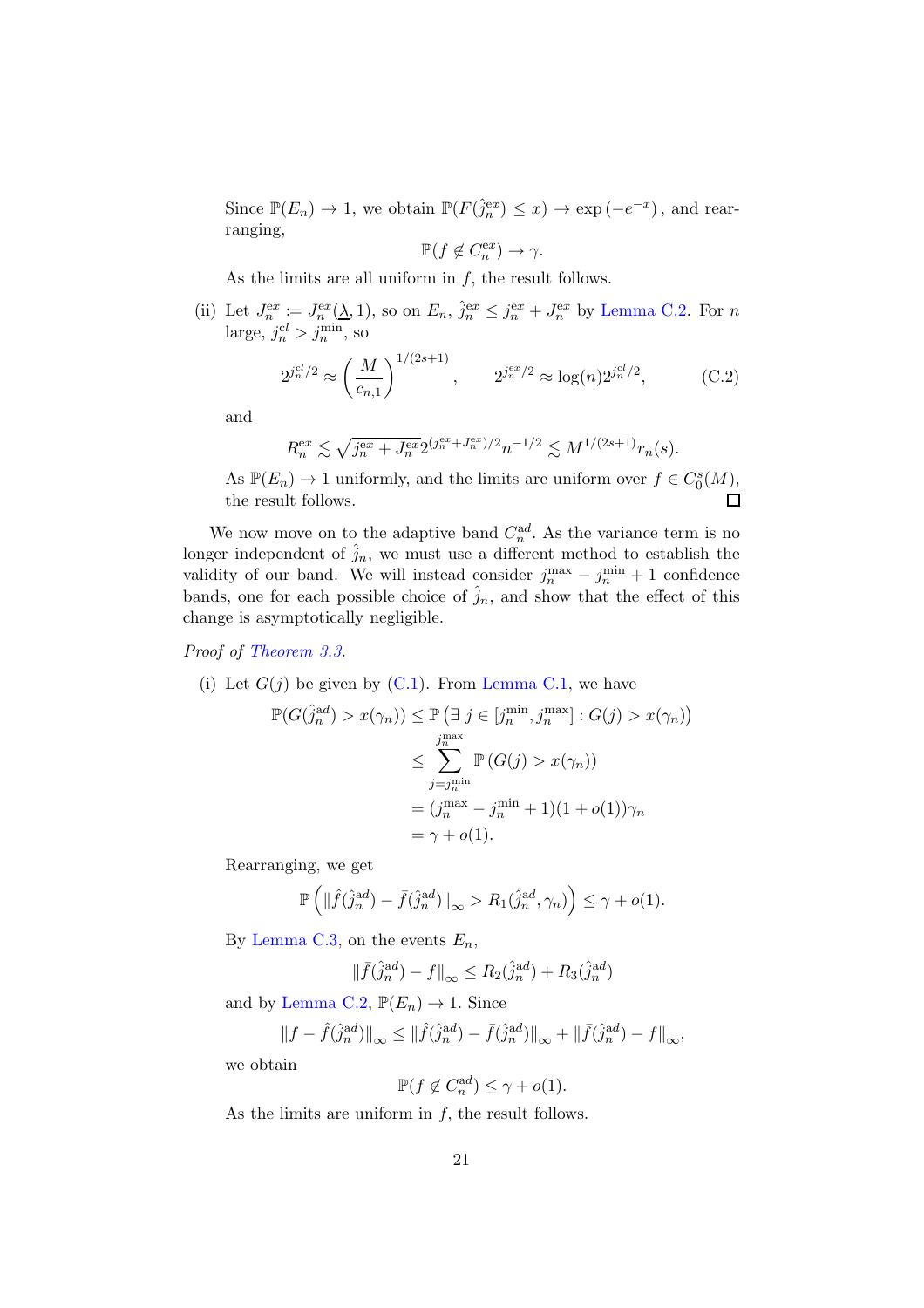(ii) Since  $\hat{j}_n^{\text{ad}} \geq j_n^{\min}$ , and  $x(\gamma_n) = O(\log \log n)$ , we have that  $R_1(\hat{j}_n^{\text{ad}}, \gamma_n)$  is dominated by  $b(\hat{j}_n^{ad})c(\hat{j}_n^{ad})$ . Let  $J_n^{cl} := J_n^{cl}(\overline{\lambda}, 1)$ , so on  $E_n$ ,  $\hat{j}_n^{ad} \leq \hat{j}_n^{cl} \leq$  $j_n^{cl}$  +  $J_n^{cl}$  by [Lemma C.2.](#page-15-1) For n large,  $j_n^{cl} > j_n^{\min}$ , so by [\(C.2\)](#page-20-0), we obtain

$$
R_1(\hat{j}_n^{ad}, \gamma_n) \lesssim \sqrt{j_n^{cl} + J_n^{cl}} 2^{(j_n^{cl} + J_n^{cl})/2} n^{-1/2} \lesssim M^{1/(2s+1)} r_n(s).
$$

Likewise on  $E_n$ , for n large  $j_n^{cl} + J_n^{cl} \le j_n^{\max}$ , so  $l(\hat{j}_n^{ad}) = \hat{j}_n^{cl}$ , and

$$
R_2(\hat{j}_n^{\text{ad}}) \lesssim 2^{(j_n^{cl} + J_n^{cl})/2} c_{n,1} \lesssim M^{1/(2s+1)} r_n(s).
$$

Also for *n* large,  $\hat{s}_n \geq s_n > 0$ , so

$$
R_3(\hat{j}_n^{ad}) \lesssim \frac{M_n}{2^{s_n} - 1} 2^{-j_n^{cl} s_n} \lesssim \frac{M^{1/(2s+1)}}{2^s - 1} r_n(s).
$$

As  $\mathbb{P}(E_n) \to 1$  uniformly, and the limits are uniform over  $f \in C_0^s(M)$ ,  $\Box$ the result follows.

Finally, we prove our result on confidence bands in density estimation and regression.

Proof of [Theorem 3.6.](#page-10-0) We can prove the result analogously to [Theorem 3.3.](#page-9-0) To bound the bias term, we will sketch a version of [Lemma C.2](#page-15-1) for the density estimation and regression models. It is possible to also adapt the variance bound [Lemma C.1,](#page-15-2) as discussed in [Bull](#page-27-3)  $(2011, \S2)$  $(2011, \S2)$ ; however, we will provide a weaker bound, as a consequence of our lemma.

Consider the empirical wavelet coefficents

$$
\hat{\alpha}_k := \frac{1}{n} \sum_{i=1}^n \varphi_{j_0,k}(X_i), \qquad \hat{\beta}_{j,k} := \frac{1}{n} \sum_{i=1}^n \psi_{j,k}(X_i),
$$

in density estimation, or

$$
\hat{\alpha}_k := \frac{1}{n} \sum_{i=1}^n \varphi_{j_0,k}(x_i) Y_i, \qquad \hat{\beta}_{j,k} := \frac{1}{n} \sum_{i=1}^n \psi_{j,k}(x_i) Y_i,
$$

in regression. To prove the lemma, we must find an event  $E_n$  on which, with high probability, these estimates are close to the true wavelet coefficients  $\alpha_k$ ,  $\beta_{j,k}$ . In density estimation, we use Bernstein's inequality, noting that, for  $j > j_0, k \in [N, 2^j - N)$ , the empirical wavelet coefficients satisfy

$$
\mathbb{E}[\hat{\beta}_{j,k}] = \beta_{j,k}, \qquad \mathbb{V}\text{ar}[\hat{\beta}_{j,k}] \le \frac{\|f\|_{\infty}}{n}, \qquad |\hat{\beta}_{j,k}| \le 2^{j/2} \|\psi\|_{\infty},
$$

with similar bounds for the other coefficients.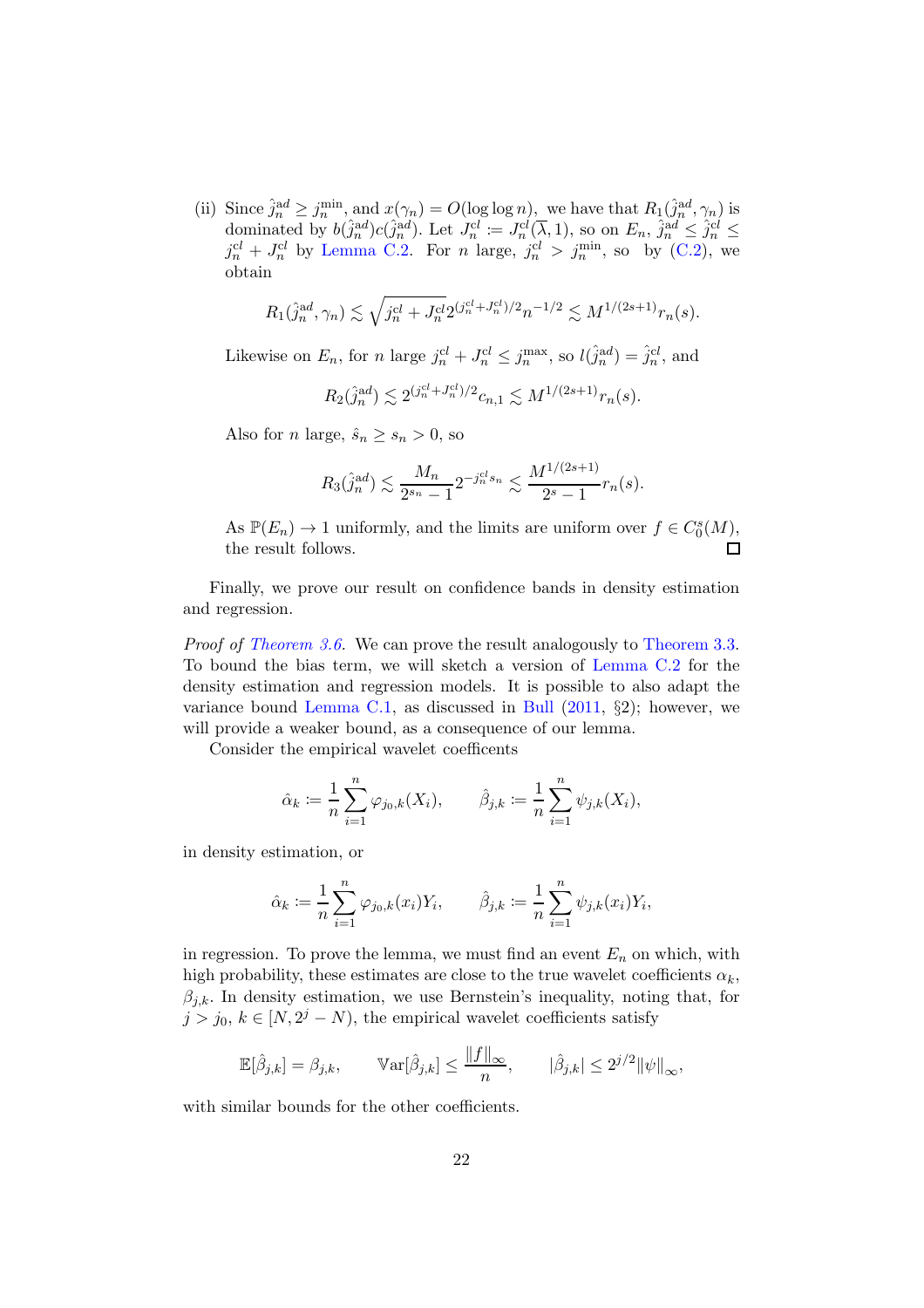The regression model is often identified with the white noise model, for f in classes  $C^{s}(M)$ ,  $s \geq \frac{1}{2}$  $\frac{1}{2}$  [\(Brown and Low,](#page-27-5) [1996](#page-27-5)). In this case, however, we wish to consider functions with unbounded Hölder norm, so we must discuss regression explicitly. To control the empirical wavelet coefficients, we use a Gaussian tail bound, noting that for  $j, k$  as before,

$$
\hat{\beta}_{j,k} \sim N\left(\frac{1}{n}\sum_{i=1}^{n} \psi_{j,k}(x_i) f(x_i), \frac{\sigma^2}{n^2} \sum_{i=1}^{n} \psi_{j,k}(x_i)^2\right).
$$

For  $j \leq j_n^{\max}$ , as  $n \to \infty$ , the mean and variance are thus

$$
\beta_{j,k} + O(n^{-1/2} ||f||_{C^{1/2}})
$$
 and  $\sigma^2 n^{-1} (1 + o(1)),$ 

uniformly. Again, similar results hold for the other coefficients.

We thus, in both cases, have events  $E_n$  comparable to those in [Lemma C.2,](#page-15-1) but with bounds on wavelet coefficients now depending on the unknowns  $||f||_{\infty}$  and  $||f||_{C^{1/2}}$ . We will bound them with statistics

$$
T \coloneqq C ||\hat{f}(j_1)||_{C^{s_{\max}}} + D,
$$

for constants  $C, D > 0$ . In density estimation, for  $C, D$  large this satisfies

$$
\sup_{f\in\mathcal{F}}\mathbb{P}_f(T<\|f\|_\infty)\to 0,
$$

and likewise in regression,

$$
\sup_{f \in \mathcal{F}} \mathbb{P}_f(T < \|f\|_{C^{1/2}}) \to 0.
$$

In either model, for  $s \in [s_{\min}, s_{\max}], M > 0$ ,

$$
\sup_{f \in C_0^s(M)} \mathbb{P}_f(T > CM + D + 1) \to 0.
$$

We may thus replace  $||f||_{\infty}$ , or  $||f||_{C^{1/2}}$ , with T in the above, obtaining an analogue of [Lemma C.2](#page-15-1) which holds for all  $f \in \mathcal{F}$ .

We therefore obtain a bound on the bias term, as in [Theorem 3.3.](#page-9-0) To bound the variance term, we note that on the event  $E_n$ , we have

$$
\|\hat{f}(j_n) - \bar{f}(j_n)\|_{\infty} = O(2^{j_n/2}c_{n,1}),
$$

uniformly in all  $j_n \leq j_n^{\max}$ ; we may then proceed as before.

 $\Box$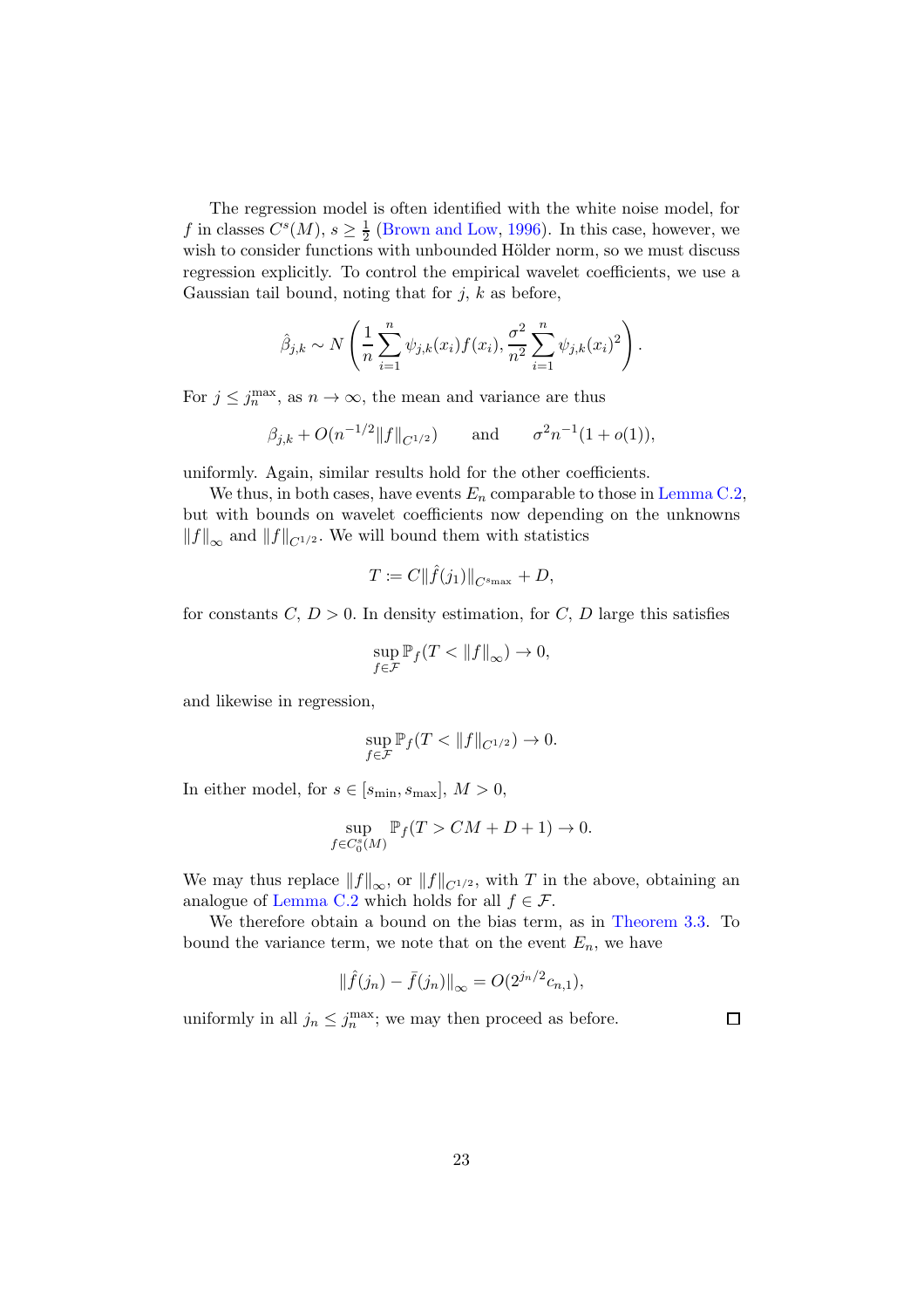### <span id="page-23-0"></span>D Negative results

We now prove our negative results. First, we will need a testing inequality for normal means experiments, arguing as in [Ingster](#page-28-17) [\(1987](#page-28-17)). We will prove a modified result, which controls the performance of tests also under small perturbations of the means.

<span id="page-23-1"></span>**Lemma D.1.** Suppose we have independent observations  $X_1, \ldots, X_n$ , and  $Y_1, Y_2, \ldots$ , and we wish to test the hypothesis

$$
H_0: X_i, Y_i \sim N(0, 1),
$$

against alternatives

$$
H_k(\nu): X_i \sim N(\mu \delta_{ik}, 1), \ Y_i \sim N(\nu_i, 1),
$$

for  $k = 1, ..., n$ , and  $\mu, \nu_i \in \mathbb{R}$ ,  $\|\nu\|^2 \leq \xi^2$ . Let  $T = 0$  if we accept  $H_0$ , or  $T = 1$  if we reject. There is a choice of k, not depending on  $\nu$ , for which the sum of the Type I and Type II errors satisfies

$$
\mathbb{P}_{H_0}(T=1) + \inf_{\|\nu\|^2 \leq \xi^2} \mathbb{P}_{H_k(\nu)}(T=0) \geq 1 - n^{-1/2} (e^{\mu^2} - 1)^{1/2} - (e^{\xi^2} - 1)^{1/2}.
$$

*Proof.* Consider first the case  $\nu = 0$ . The density of  $\mathbb{P}_{H_k(0)}$  w.r.t.  $\mathbb{P}_{H_0}$  is

$$
Z_k := e^{\mu X_k - \mu^2/2}.
$$

Let  $Z := n^{-1} \sum_{k=1}^{n} Z_k$ . Then  $\mathbb{E}_{H_0} Z = 1$ , and  $\mathbb{E}_{H_0} Z^2 = 1 + n^{-1} (e^{\mu^2} - 1)$ , so

$$
\mathbb{E}_{H_0}(Z-1)^2 = \mathbb{V}\text{ar}_{H_0}Z = n^{-1}(e^{\mu^2} - 1).
$$

We thus have

$$
\mathbb{P}_{H_0}(T=1) + \max_{k=1}^n \mathbb{P}_{H_k(0)}(T=0) \ge \mathbb{P}_{H_0}(T=1) + n^{-1} \sum_{k=1}^n \mathbb{P}_{H_k(0)}(T=0)
$$
  
= 1 +  $\mathbb{E}_{H_0}[(Z-1)1(T=0)]$   
 $\ge 1 - \mathbb{V}\text{ar}_{H_0}(Z)^{1/2}$   
= 1 - n<sup>-1/2</sup>(e<sup>u<sup>2</sup></sup> - 1)<sup>1/2</sup>.

Fix k maximizing the above expression, and consider a hypothesis  $H_k(\nu)$ with  $\|\nu\|^2 \leq \xi^2$ . The density of  $\mathbb{P}_{H_k(\nu)}$  w.r.t.  $\mathbb{P}_{H_k(0)}$  is

$$
Z' := e^{\sum_i \nu_i Y_i - ||\nu||^2/2},
$$

and similarly we have

$$
\mathbb{E}_{H_k(0)}(Z'-1)^2 = \mathbb{V}\text{ar}_{H_k(0)}Z' = e^{\|\nu\|^2} - 1.
$$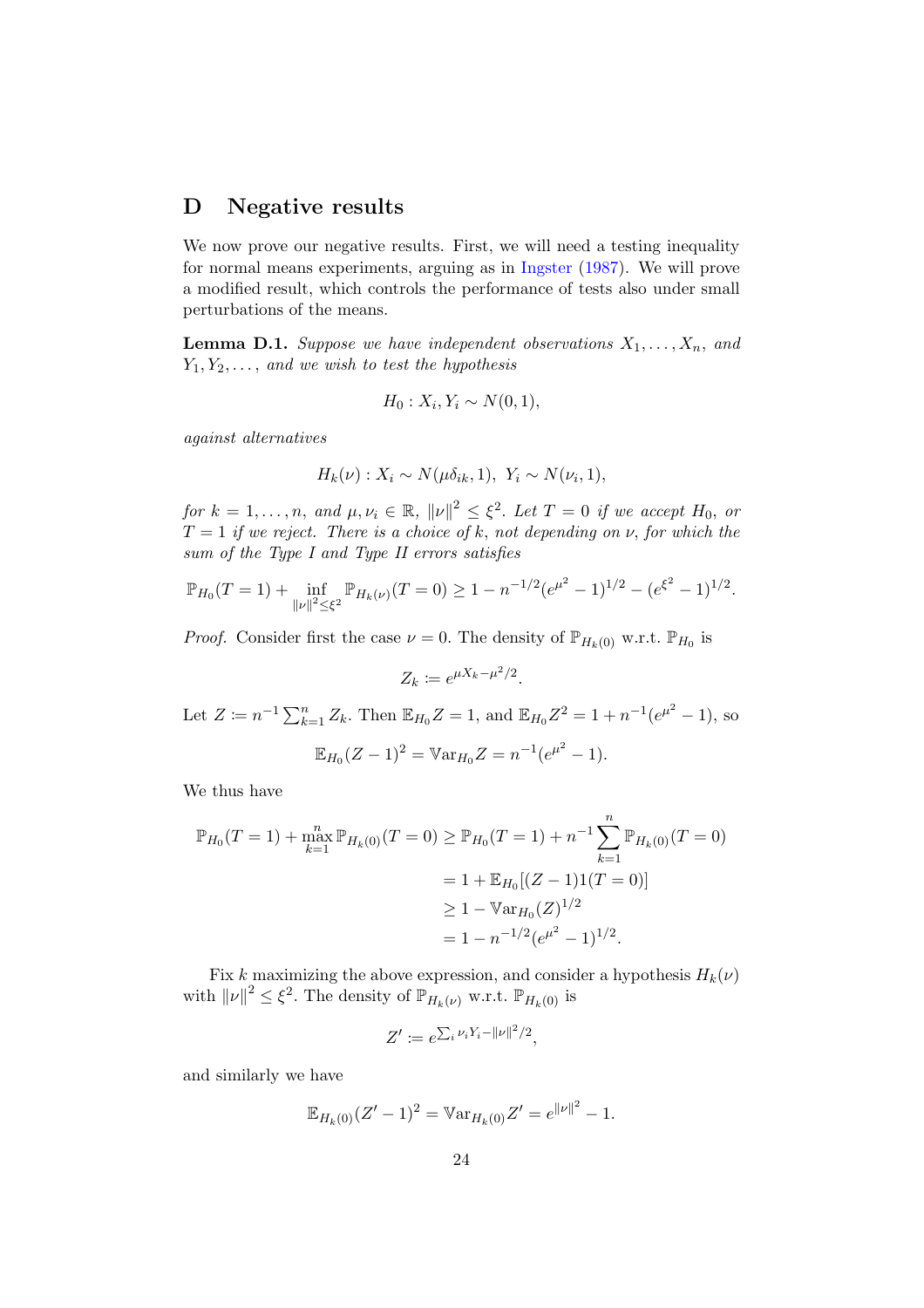Thus

$$
\mathbb{P}_{H_0}(T=1) + \mathbb{P}_{H_k(\nu)}(T=0)
$$
  
=  $\mathbb{P}_{H_0}(T=1) + \mathbb{P}_{H_k(0)}(T=0) + \mathbb{E}_{H_k(0)}[(Z'-1)1(T=0)]$   
 $\geq \mathbb{P}_{H_0}(T=1) + \mathbb{P}_{H_k(0)}(T=0) - \mathbb{V}\text{ar}_{H_k(0)}[Z']^{1/2}$   
 $\geq 1 - n^{-1/2}(e^{\mu^2} - 1)^{1/2} - (e^{\xi^2} - 1)^{1/2}.$ 

As this is true for all  $||\nu||^2 \leq \xi^2$ , the result follows.

We may now prove our result on minimax rates in  $C_0^s(M)$ . For  $f \in$  $C<sup>s</sup>(M)$ , the argument is standard (see, for example, [Tsybakov](#page-28-0), [2009,](#page-28-0) §2.6.2), but we must check that we can construct suitable alternative hypotheses lying within the restricted class  $C_0<sup>s</sup>(M)$ .

□

*Proof of [Theorem 3.4.](#page-9-1)* Suppose such an estimator  $\hat{f}_n$  exists. For  $i > 0$ , set  $j_{i+1} \coloneqq \rho j_i + 1$ , and consider functions

$$
f_0 := \beta_{j_0} \varphi_{j_0,0} + \sum_{i=1}^{\infty} \beta_{j_i} \psi_{j_i,0}, \qquad f_k := f_0 + \beta_j \psi_{j,k},
$$

where  $\beta_j := M2^{-j(s+1/2)}$ ,  $j > j_0$  is to be determined, and  $k \in [N, 2^j - N]$ . By definition, these functions are in  $C_0<sup>s</sup>(M)$ . By standard arguments,  $\hat{f}_n$ must be able to distinguish the hypothesis  $H_0: f = f_0$  from alternatives  $H_k$ :  $f = f_k$ , contradicting [Lemma D.1.](#page-23-1) □

Finally, we will show that the self-similarity condition  $(2.1)$  is as weak as possible.

Proof of [Theorem 3.5.](#page-10-1) We argue in a similar fashion to [Theorem 3.4,](#page-9-1) taking care to account for the dishonesty of  $C_n$ . Suppose such a band  $C_n$  exists. For  $m = 1, 2, \ldots, \infty$ , we will construct functions  $f_m$  which serve as hypotheses for the function f. We will choose these functions so that  $f_m \in C_1^{s_m}(M)$ , for a sequence  $s_m \in (s_{\min}, s_{\max})$  with limit  $s_{\infty} \in (s_{\min}, s_{\max})$ . We will then find a subsequence  $n_m$  such that, for  $\delta := \frac{1}{4}$  $\frac{1}{4}(1-2\gamma),$ 

$$
\inf_{m=2}^{\infty} \mathbb{P}_{f_{\infty}}(f_{\infty} \notin C_{n_m}) \ge \gamma + \delta,
$$

contradicting our assumptions on  $C_n$ .

Taking infimums if necessary, we may assume  $\rho_i$  increasing; for  $i > 0$ , set  $j_{i+1} \coloneqq \rho_{j_i} j_i + 1$ . Then for  $m = 1, 2, \dots, \infty$ , set

$$
f_m := b_{0,m}\varphi_0 + \sum_{i=1}^{\infty} b_{i,m}\psi_i + \sum_{l=1}^{m} b'_l\psi'_l,
$$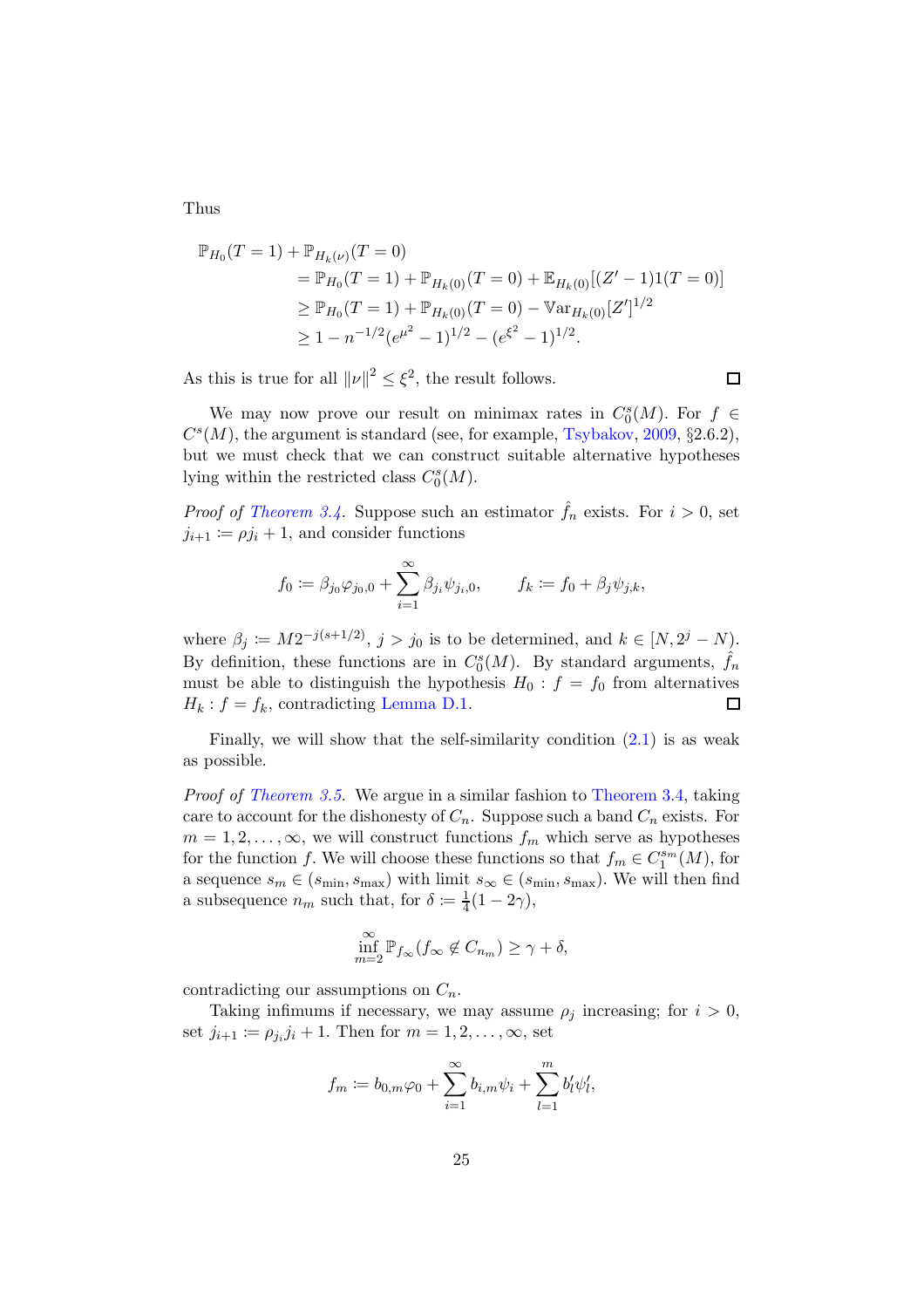where

$$
\varphi_0 := \varphi_{j_0, 2^{j_0 - 1}}, \qquad \psi_i := \psi_{j_i, 2^{j_i - 1}}, \qquad \psi'_l := \psi_{j_{i_l}, k_l},
$$

and  $b_{i,m}, b'_l \in \mathbb{R}, i_l \in \mathbb{N}$ , and  $k_l \in [N, 2^{j_i} - N) \setminus \{2^{j_i-1}\}\$  are to be determined. We will set  $-1 = i_0 < i_1 < \ldots$ ,

$$
b_{i,m} := \begin{cases} M2^{-j_i(s_l+1/2)}, & i_l < i \le i_{l+1} \text{ for some } l < m, \\ M2^{-j_i(s_m+1/2)}, & i > i_m, \end{cases}
$$

and

$$
b'_l \coloneqq M 2^{-j_{i_l}(s_l+1/2)}.
$$

Set

$$
s_0 \coloneqq s_{\max}, \qquad s_m \coloneqq s_{m-1} - (j_{i_m}^{-1} - j_{i_m+1}^{-1}) \log_2(\varepsilon^{-1}), \quad m > 0,
$$
  

$$
t_0 \coloneqq s_{\min}, \qquad t_m \coloneqq s_m - j_{i_m+1}^{-1} \log_2(\varepsilon^{-1}), \quad m > 0,
$$

and choose  $i_1$  large enough that:

- (i)  $t_1 > t_0$ ;
- (ii) for  $i \geq i_1$ , the  $\psi_i$  are interior wavelets, supported inside  $(0, 1)$ ; and
- (iii) the set of choices for  $k_1$  is non-empty.

By definition,  $s_m$  is decreasing,  $t_m$  increasing, and  $s_m - t_m \searrow 0$ . For  $m \ge 1$ , both sequences thus lie in  $(s_{\min}, s_{\max})$ , and tend to a limit  $s_{\infty} \in (s_{\min}, s_{\max})$ . For all  $m = 1, 2, \ldots, \infty, l \in \mathbb{N}$ , and  $i_l \leq i \leq i_{l+1}$ ,

$$
M2^{-j_i(s_l+1/2)} \ge \varepsilon M2^{-j_i(t_{l+1}+1/2)} \ge \varepsilon M2^{-j_i(s_m+1/2)},
$$

so indeed  $f_m \in C_1^{s_m}(M)$ .

We have thus defined  $f_1$ , making an arbitrary choice of  $k_1$ ; for convenience, set  $n_1 = 1$ . Inductively, suppose we have defined  $f_{m-1}$  and  $n_{m-1}$ , and set  $r_n \coloneqq r_n(s_{m-1})$ . For  $n_m > n_{m-1}$  and  $D > 0$  both large, we have:

- (i)  $\mathbb{P}_{f_{m-1}}(f_{m-1}\not\in C_{n_m}) \leq \gamma + \delta$ ; and
- (ii)  $\mathbb{P}_{f_{m-1}}(|C_{n_m}| \geq Dr_{n_m}) \leq \delta.$

Setting  $T_n = 1$  ( $\exists f \in C_n$ :  $||f - f_{m-1}||_{\infty} \geq 2Dr_n$ ), we then have

$$
\mathbb{P}_{f_{m-1}}(T_{n_m} = 1) \leq \mathbb{P}_{f_{m-1}}(f_{m-1} \notin C_{n_m}) + \mathbb{P}_{f_{m-1}}(|C_{n_m}| \geq Dr_{n_m})
$$
  
\n
$$
\leq \gamma + 2\delta.
$$
 (D.1)

We claim it is possible to choose  $f_m$  and  $n_m$  so that also, for any further choice of functions  $f_l$ ,

<span id="page-25-1"></span><span id="page-25-0"></span>
$$
||f_{\infty} - f_{m-1}||_{\infty} \ge 2Dr_{n_m},
$$
\n(D.2)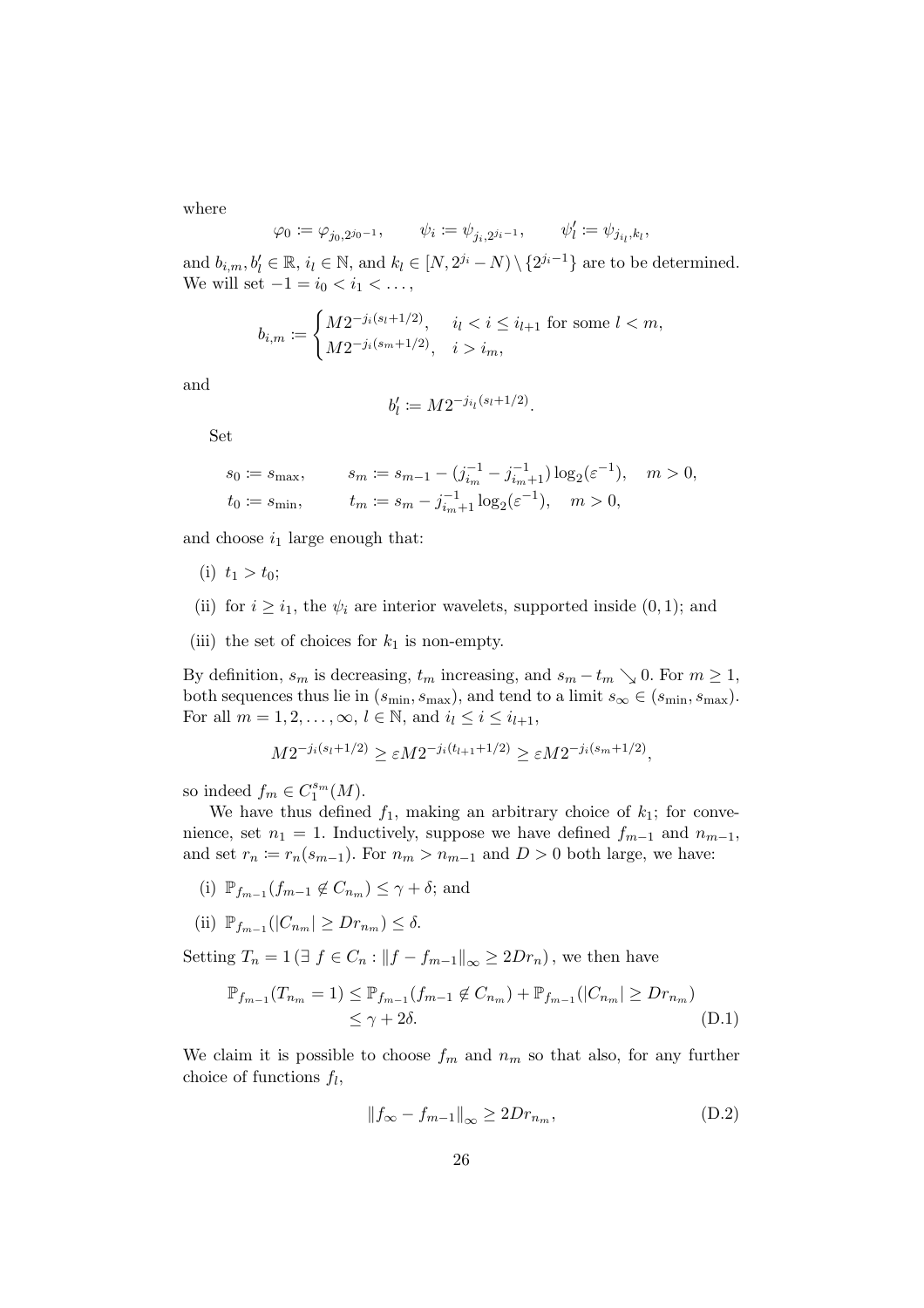and

<span id="page-26-0"></span>
$$
\mathbb{P}_{f_{\infty}}(T_{n_m} = 0) \ge 1 - \gamma - 3\delta = \gamma + \delta.
$$
 (D.3)

We may then conclude that

$$
\mathbb{P}_{f_{\infty}}(f_{\infty} \notin C_{n_m}) \geq \mathbb{P}_{f_{\infty}}(T_{n_m} = 0) \geq \gamma + \delta,
$$

as required.

It remains to verify the claim. Letting  $i_m \to \infty$ , choose  $n_m$  so that

<span id="page-26-1"></span>
$$
r_{n_m} \sim D' 2^{-j_{im} s_m},\tag{D.4}
$$

for  $D' > 0$  to be determined. Now,

$$
D''(i_m) := \sum_{l=m}^{\infty} \left( 2^{-j_{i_{l+1}} s_{l+1}} + \sum_{i=i_l+1}^{i_{l+1}} 2^{-j_i s_l} \right)
$$
  

$$
\leq \sum_{l=m}^{\infty} \left( 2^{-j_{i_{l+1}} s_{\min}} + \sum_{i=i_l+1}^{i_{l+1}} 2^{-j_i s_{\min}} \right)
$$
  

$$
\leq 2 \sum_{j=j_{im+1}}^{\infty} 2^{-j s_{\min}}
$$
  

$$
= \frac{2^{1-j_{im+1} s_{\min}}}{1 - 2^{-s_{\min}}},
$$

so, for  $i_m$  large,

$$
||f_{m-1} - f_{\infty}||_{\infty} \ge ||b'_{m}\psi'_{m}||_{\infty} - \left\| \sum_{l=m+1}^{\infty} b'_{l}\psi'_{l} + \sum_{i=i_{m}+1}^{\infty} (b_{i,\infty} - b_{i,m-1}) \psi_{i} \right\|_{\infty}
$$
  
\n
$$
\ge M ||\psi||_{\infty} \left( 2^{-j_{im} s_{m}} - D''(i_{m}) \right)
$$
  
\n
$$
\ge M ||\psi||_{\infty} \left( 2^{-j_{im} s_{m}} - \frac{2^{1-j_{im+1} s_{\min}}}{1 - 2^{-s_{\min}}} \right)
$$
  
\n
$$
\ge \frac{1}{2} M ||\psi||_{\infty} 2^{-j_{im} s_{m}}.
$$

We have thus satisfied  $(D.2)$ , for a suitable choice of  $D'$ .

To satisfy [\(D.3\)](#page-26-0), we will apply [Lemma D.1,](#page-23-1) testing  $H_0: f = f_{m-1}$  against  $H_1: f = f_{\infty}$ . The observations  $X_i$  will correspond to  $\int \psi'_m(t) dY_t$ , for all possible choices of  $k_m$ , and the  $Y_i$  to the other empirical wavelet coefficients. From  $(D.4)$ ,

$$
n_m = O\left(j_{i_m} 2^{j_{i_m} (2 + s_{m-1}^{-1}) s_m}\right),
$$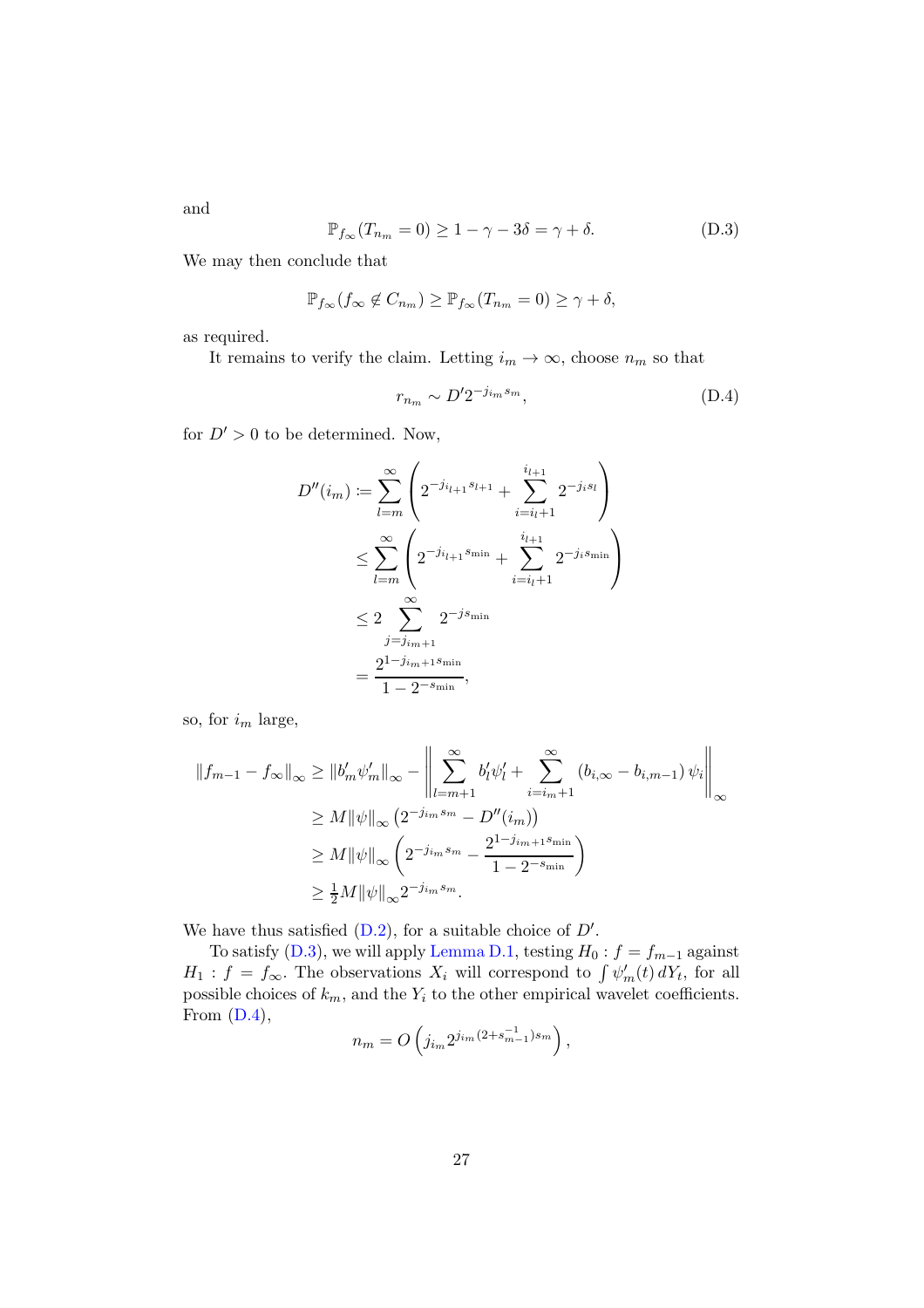so the quantity

$$
\mu^{2} = n_{m}(b'_{m})^{2} = n_{m}M^{2}2^{-j_{i_{m}}(2s_{m}+1)}
$$
  
=  $O\left(j_{i_{m}}2^{j_{i_{m}}(s_{m}/s_{m-1}-1)}\right)$   
=  $O\left(j_{i_{m}}\varepsilon^{(j_{i_{m}}/j_{i_{m}-1}-1)/s_{m-1}}\right)$   
=  $o(j_{i_{m}}),$ 

and likewise

$$
\xi^{2} = n_{m} \sup_{f_{\infty}} \left( \sum_{l=m}^{\infty} (b'_{l+1})^{2} + \sum_{i=i_{m}+1}^{\infty} (b_{i,m-1} - b_{i,\infty})^{2} \right)
$$
  
\n
$$
\leq n_{m} M^{2} \sum_{l=m}^{\infty} \left( 2^{-j_{i_{l+1}}(2s_{l+1}+1)} + \sum_{i=i_{l}+1}^{i_{l+1}} 2^{-j_{i}(2s_{l}+1)} \right)
$$
  
\n
$$
= O\left( n_{m} 2^{-j_{i_{m}+1}(2s_{m}+1)} \right)
$$
  
\n
$$
= O\left( j_{i_{m}} 2^{j_{i_{m}} s_{m}/s_{m-1} - j_{i_{m}+1}} \right)
$$
  
\n
$$
= o(1).
$$

Thus, for  $i_m$  large,

$$
(2^{j_{im}} - (2N+1))^{-1/2} (e^{\mu^2} - 1)^{1/2} + (e^{\xi^2} - 1)^{1/2} \le \delta.
$$

Hence by [Lemma D.1,](#page-23-1) if we take  $i_m$  large enough also that  $(D.1)$  holds, then  $(D.3)$  holds for a suitable choice of  $k<sub>m</sub>$ , and our claim is proved.  $\Box$ 

## References

- <span id="page-27-0"></span>Barron A, Birgé L, and Massart P. Risk bounds for model selection via penalization. Probability Theory and Related Fields, 113(3):301–413, 1999. [doi:10.1007/s004400050210](http://dx.doi.org/10.1007/s004400050210)
- <span id="page-27-5"></span>Brown L D and Low M G. Asymptotic equivalence of nonparametric regression and white noise. The Annals of Statistics, 24(6):2384–2398, 1996. [doi:10.1214/aos/1032181159](http://dx.doi.org/10.1214/aos/1032181159)
- <span id="page-27-3"></span>Bull A D. A Smirnov-Bickel-Rosenblatt theorem for compactly-supported wavelets. Preprint, 2011.
- <span id="page-27-4"></span>Bull A D and Nickl R. Adaptive confidence sets in  $L^2$ . Preprint, 2011.
- <span id="page-27-1"></span>Cai T T and Low M G. An adaptation theory for nonparametric confidence intervals. The Annals of Statistics, 32(5):1805–1840, 2004. [doi:10.1214/009053604000000049](http://dx.doi.org/10.1214/009053604000000049)
- <span id="page-27-2"></span>Chyzak F, Paule P, Scherzer O, Schoisswohl A, and Zimmermann B. The construction of orthonormal wavelets using symbolic methods and a matrix analytical approach for wavelets on the interval. Experimental Mathematics, 10(1):67–86, 2001.